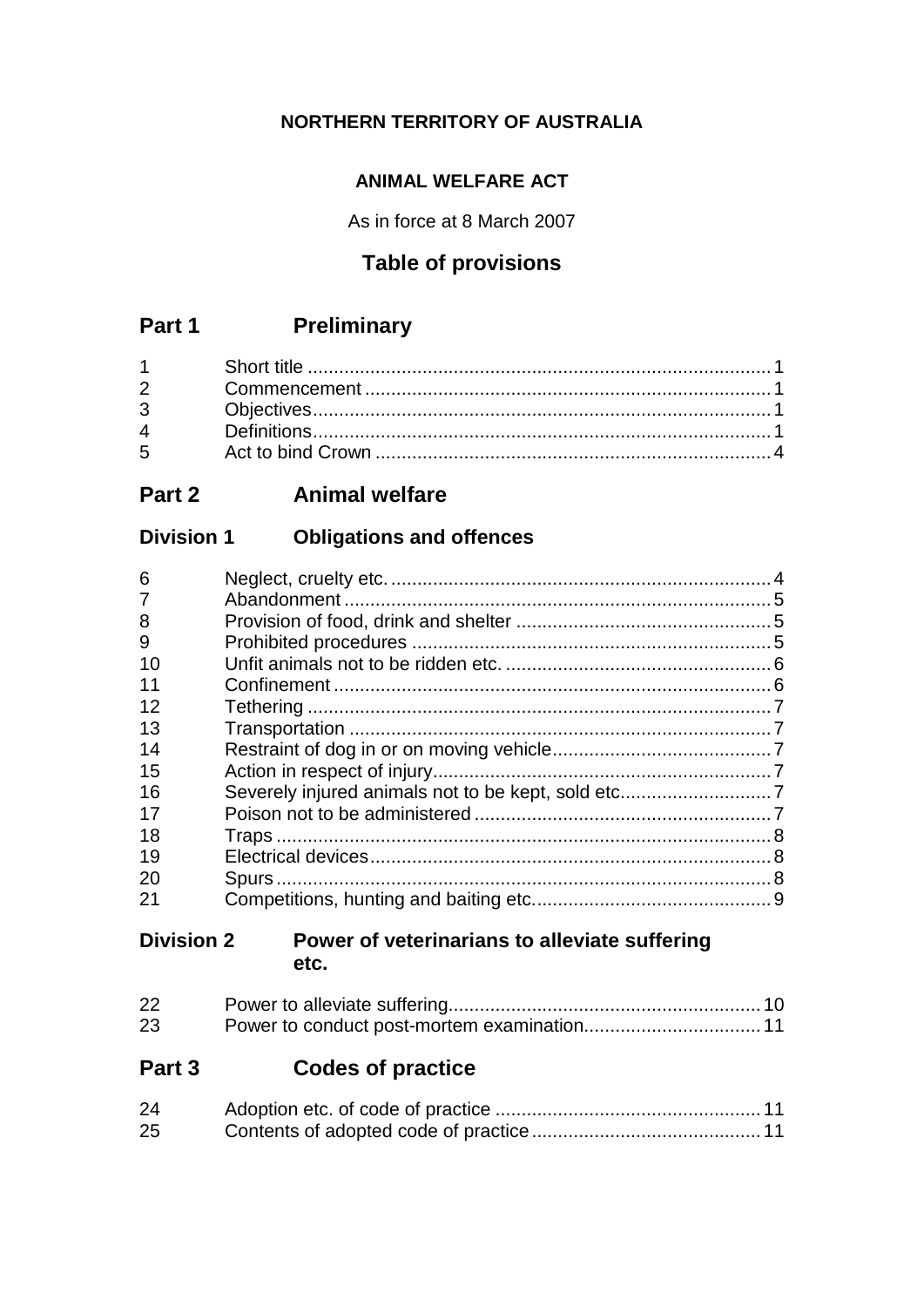# **Part 4 Animal Welfare Authority**

| 26 |  |
|----|--|
| 27 |  |
| 28 |  |

# **Part 5 Teaching or research involving animals**

# **Division 1 Licence to use premises for teaching or research**

| 29 |  |
|----|--|
| 30 |  |
| 31 |  |
| 32 |  |
| 33 |  |
| 34 |  |
| 35 |  |
| 36 |  |
| 37 |  |
| 38 |  |
| 39 |  |
| 40 |  |
|    |  |

# **Division 2 Animal ethics committees**

| 41 |  |
|----|--|
|----|--|

# **Division 3 Permits to conduct teaching or research program**

| 23 |
|----|
|    |
|    |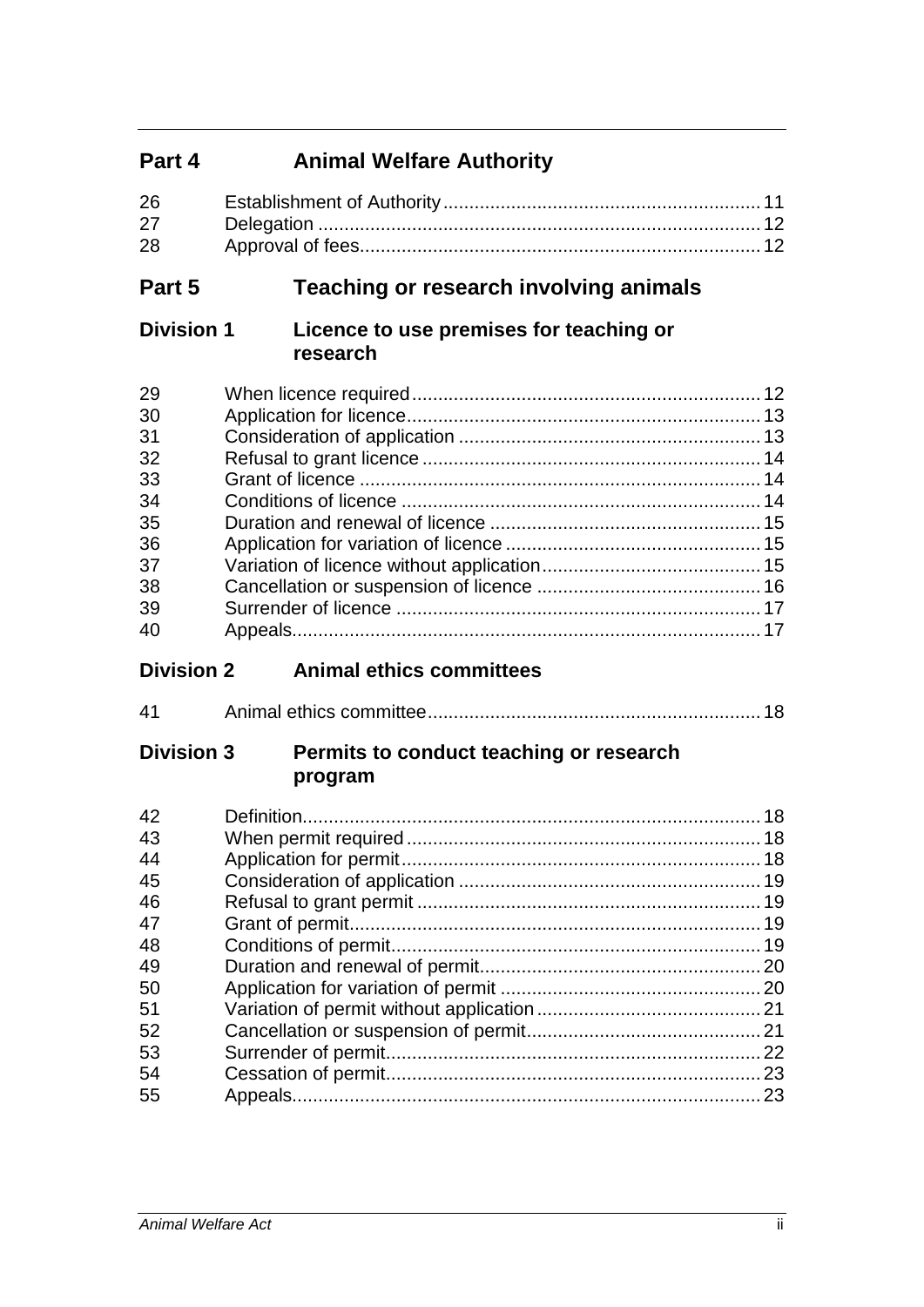| Part 6                                                               | <b>Enforcement</b>                                              |    |
|----------------------------------------------------------------------|-----------------------------------------------------------------|----|
| <b>Division 1</b>                                                    | <b>Preliminary</b>                                              |    |
| 56                                                                   |                                                                 | 23 |
| <b>Division 2</b>                                                    | Animal welfare inspectors and animal welfare<br><b>officers</b> |    |
| 57<br>58<br>59<br>60<br>61<br>62<br>63<br>64<br>65<br>66<br>67<br>68 | General powers and functions of authorised person  25           |    |
| Part 7                                                               | <b>Animal Welfare Advisory Committee</b>                        |    |
| 69<br>70                                                             |                                                                 |    |
| Part 8                                                               | <b>Miscellaneous</b>                                            |    |
| <b>Division 1</b>                                                    | Offences etc.                                                   |    |
| 71<br>72<br>73<br>74<br>75<br>76<br>77<br>78<br>79<br>80             |                                                                 |    |
| <b>Division 2</b>                                                    | <b>General</b>                                                  |    |
| 81<br>82<br>83                                                       |                                                                 |    |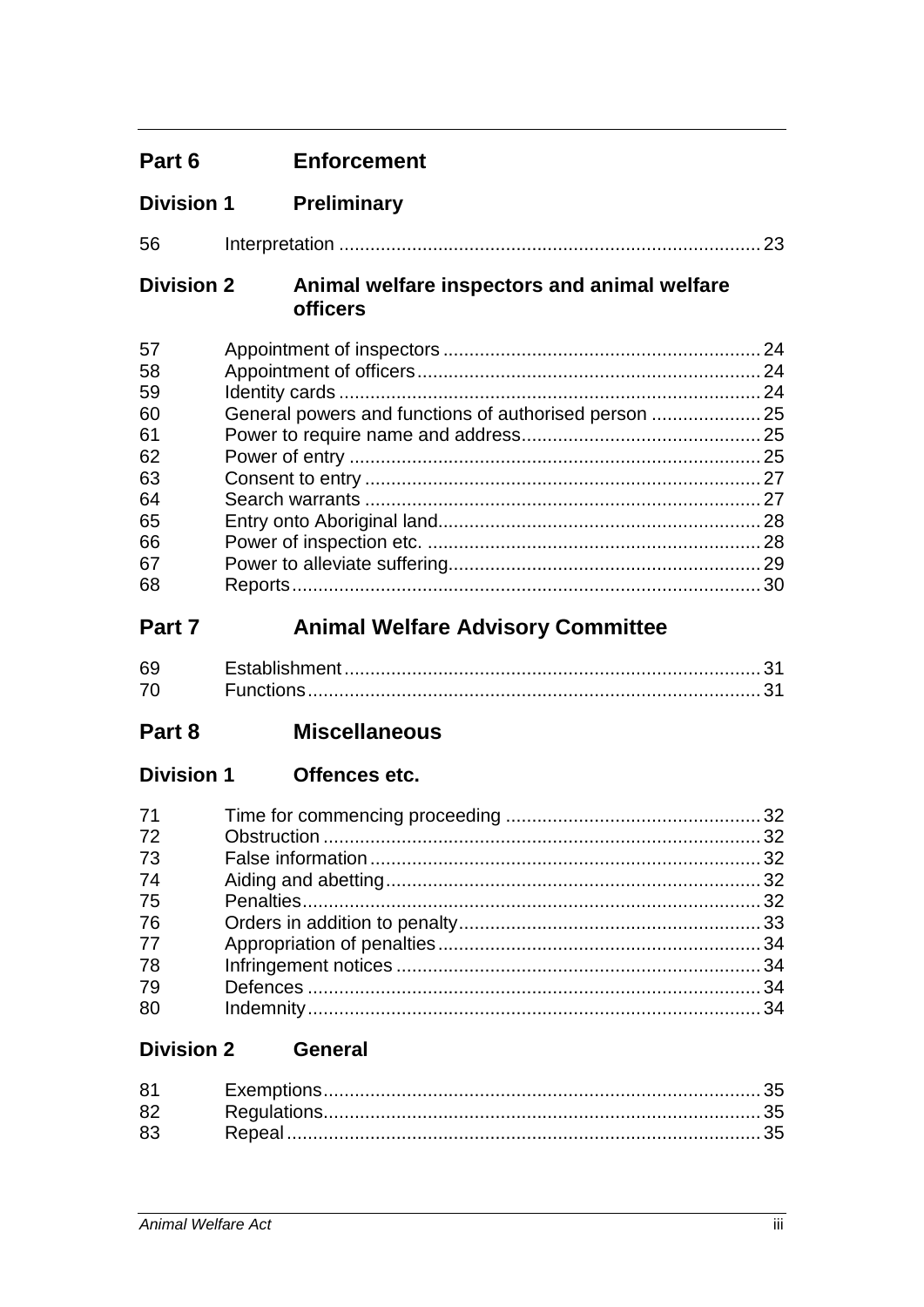# **ENDNOTES**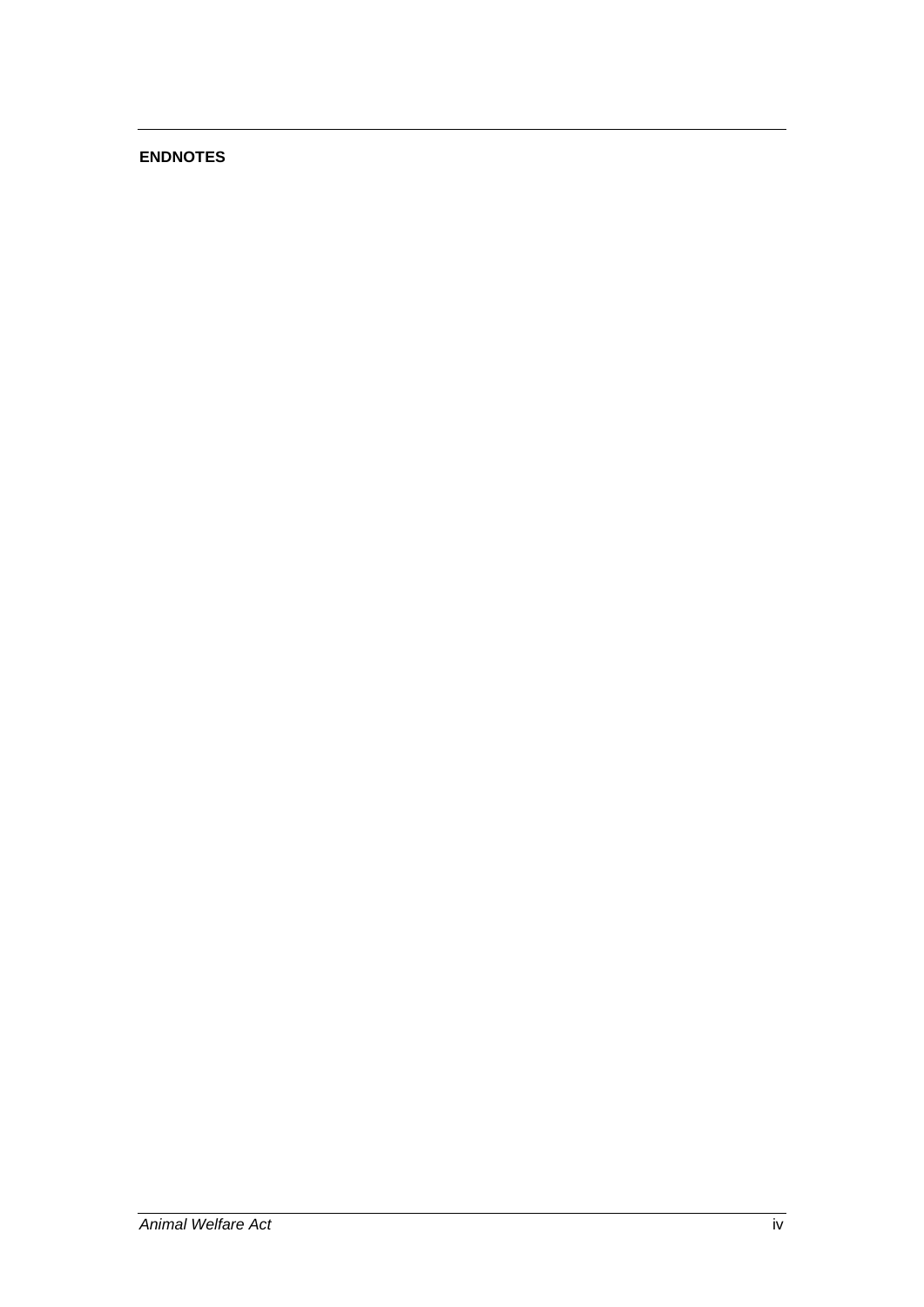# **NORTHERN TERRITORY OF AUSTRALIA**

As in force at 8 March 2007 \_\_\_\_\_\_\_\_\_\_\_\_\_\_\_\_\_\_\_\_

\_\_\_\_\_\_\_\_\_\_\_\_\_\_\_\_\_\_\_\_

# **ANIMAL WELFARE ACT**

# **An Act to provide for the welfare of animals, prevent cruelty to animals and for related purposes**

# **Part 1 Preliminary**

#### **1 Short title**

This Act may be cited as the *Animal Welfare Act*.

### **2 Commencement**

This Act comes into operation on the date or dates fixed by the Administrator by notice in the *Gazette*.

### **3 Objectives**

The objectives of this Act are:

- (a) to ensure that animals are treated humanely;
- (b) to prevent cruelty to animals; and
- (c) to promote community awareness about the welfare of animals.

# **4 Definitions**

In this Act, unless the contrary intention appears:

*adopted code of practice* means a code of practice adopted under section 24(1)(a) or an adopted code of practice as varied from time to time under section 24(1)(b).

*Advisory Committee* means the Animal Welfare Advisory Committee established under Part 7.

#### *animal* means:

(a) a live member of a vertebrate species including an amphibian, bird, mammal (other than a human being) and reptile;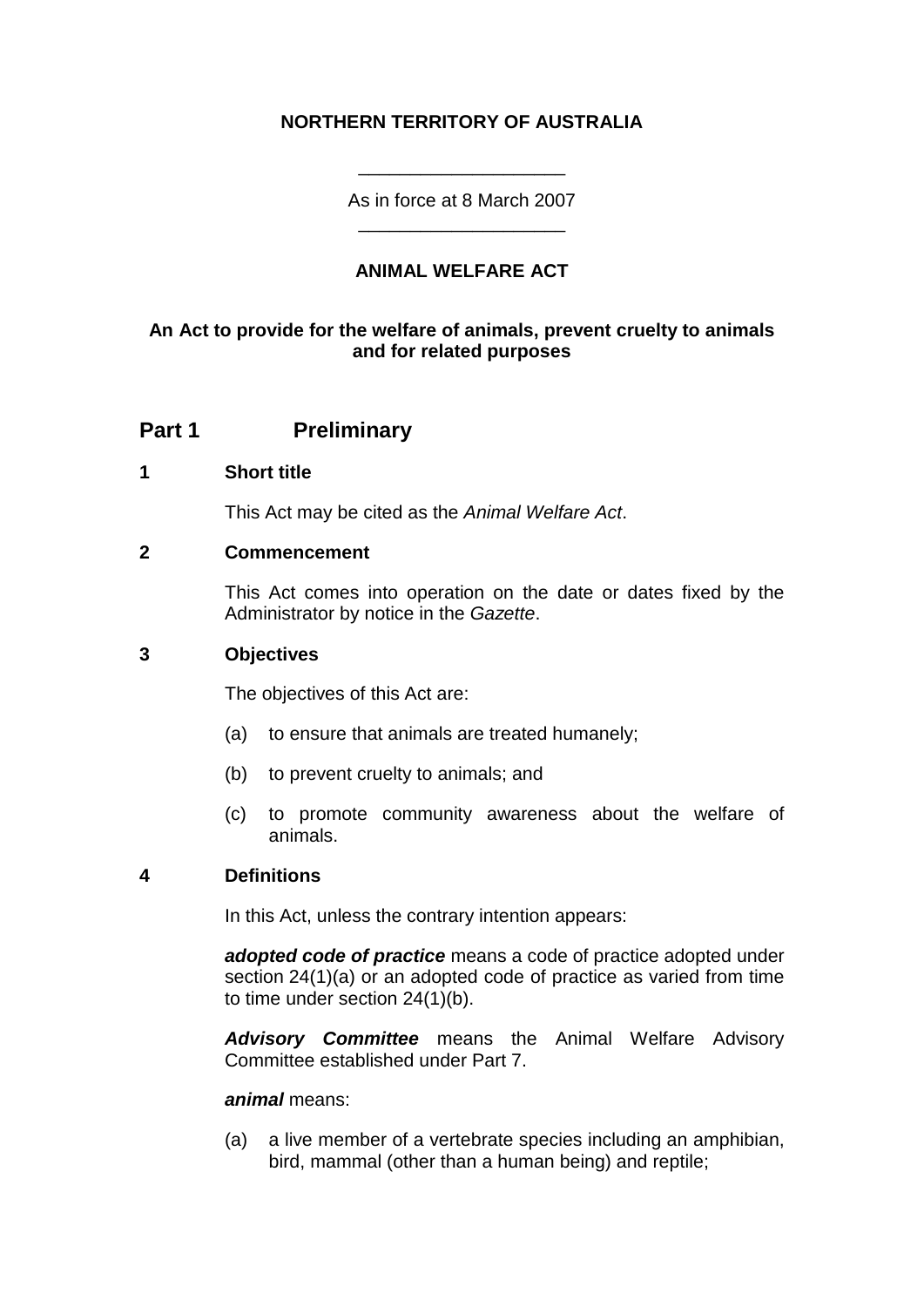- (b) a live fish in captivity or dependent on a person for food; or
- (c) a live crustacean if it is in or on premises where food is prepared for retail sale, or offered by retail sale, for human consumption.

*approved* means approved by the Authority.

*Authority* means the Animal Welfare Authority established under Part 4.

*cage* includes a pen, kennel, hutch and other similar receptacle.

*confine*, in relation to an animal, means to restrict its freedom of movement, including:

- (a) by enclosure in a cage, pit, yard, field or paddock; and
- (b) by pinioning, mutilation, tethering or other manner of restraint.

*dock*, for the tail of an animal, means the amputation of one or more coccygeal vertebrae of the animal.

*ethics committee* means an animal ethics committee established under Division 2 of Part 5.

*horse firing* means the application of thermal stimulus to the leg of a horse with the intention of causing tissue damage and the development of scar tissue around tendons and ligaments of the leg.

*inspector* means a person who is an animal welfare inspector under section 57 and includes a member of the Police Force when exercising the powers of an inspector under this Act.

*licence* means a licence to use premises for teaching or research.

*licensed premises* means premises in respect of which a licence is in force.

*officer* means an animal welfare officer appointed under section 58.

*permit* means a permit to conduct a teaching or research program.

*person in charge*, in relation to an animal, includes:

- (a) an owner of the animal; and
- (b) a person who has the animal in his or her possession.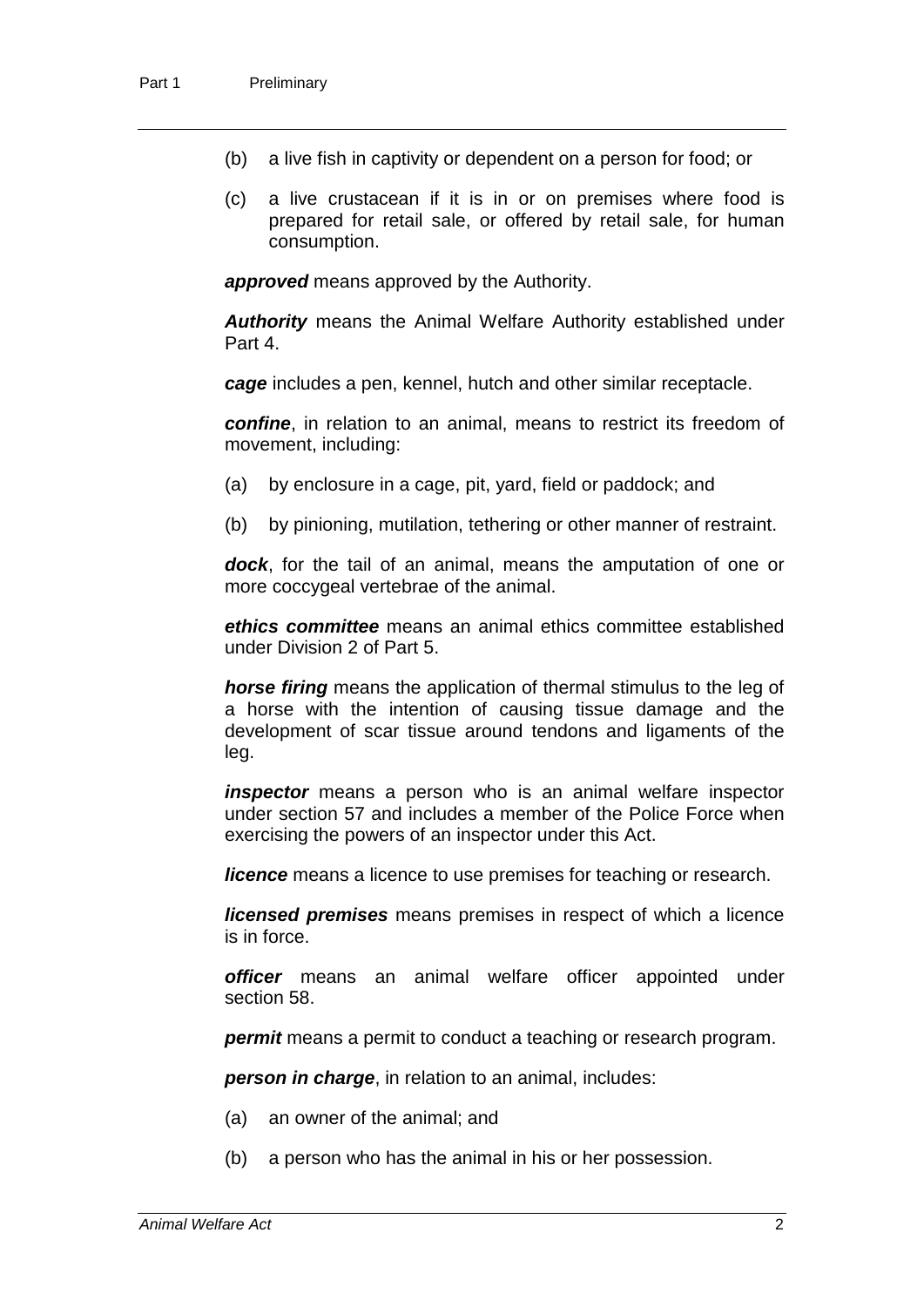*pinioning* means disabling a bird's wing or removing part of a bird's wing but does not include trimming the feathers at the wing tip.

*possession* includes custody, care, control or supervision.

*premises* includes:

- (a) land (including water on land);
- (b) a permanent or temporary structure on land; and
- (c) a vehicle.

*reasonable action*, in relation to the treatment of an animal that is suffering, includes:

- (a) obtaining veterinary treatment; and
- (b) destroying the animal in a manner that causes it to die quickly and without unnecessary suffering.

*research* means an experiment, procedure, test or study in which an animal is used and includes subjecting an animal to surgical, medical, psychological, biological, chemical or physical treatment.

*sell* includes:

- (a) barter or exchange;
- (b) agree or attempt to sell;
- (c) offer, expose, supply or receive for sale;
- (d) send, forward or deliver for sale; and
- (e) cause or permit to be sold.

*stock animals* includes cattle, buffaloes, horses (including mules and donkeys), sheep, deer, goats, camels, swine, crocodiles and poultry.

*suffering* includes pain and distress.

*teaching or research* means teaching or research involving the use or breeding of animals.

#### *vehicle* means:

(a) a conveyance or other device designed to be propelled or drawn by any means; or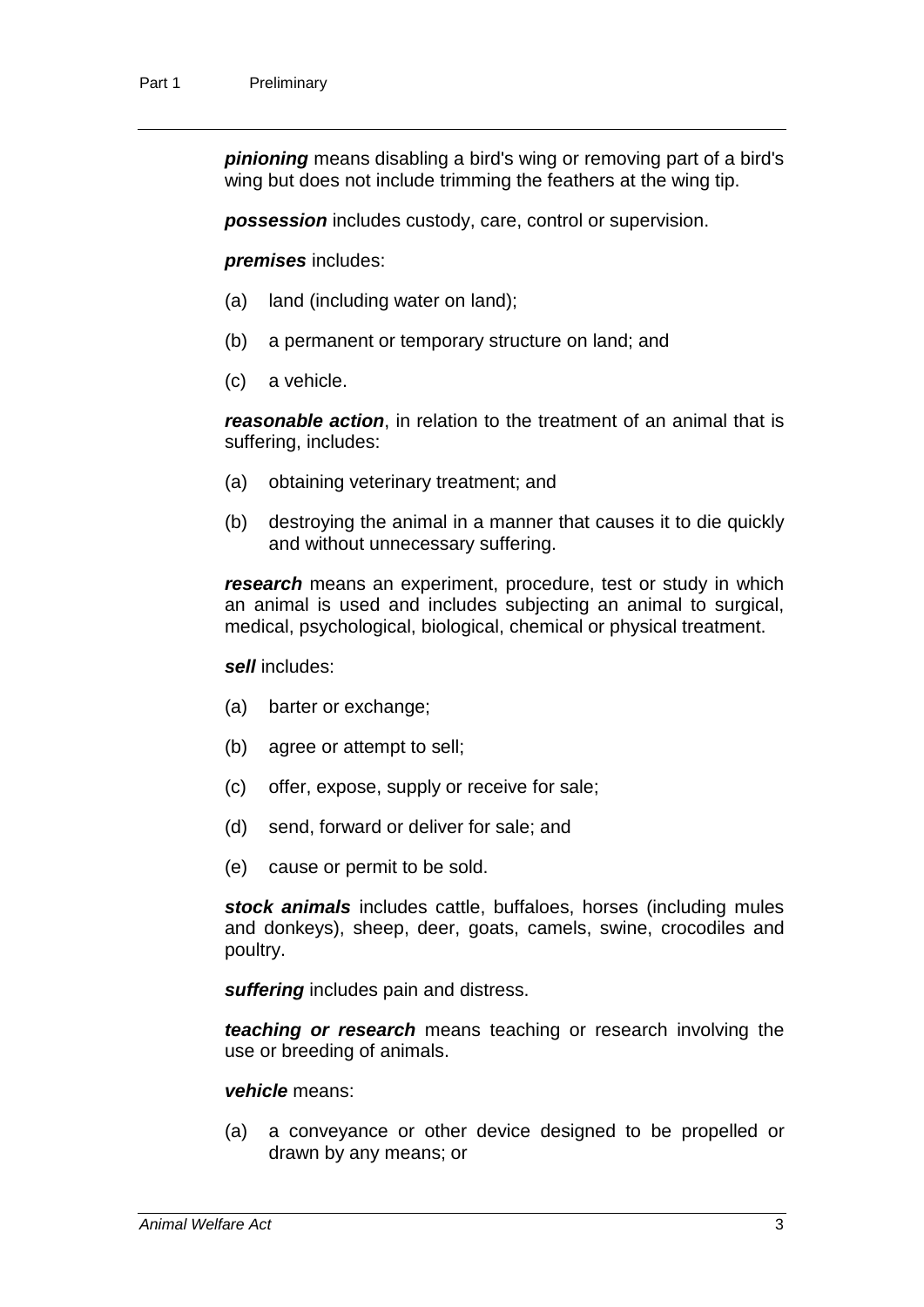(b) a device that runs on wheels or tracks (with or without motive power), including a caravan and trailer,

and includes:

- (c) an aircraft; and
- (d) a vessel as defined in the *Marine Act*.

*veterinarian* means a registered veterinarian or registered veterinary specialist as defined in the *Veterinarians Act*.

*veterinary treatment* means veterinary services as defined in the *Veterinarians Act*.

*welfare* means health, safety and well-being.

# **5 Act to bind Crown**

This Act binds the Crown in right of the Territory and, to the extent that the legislative power of the Legislative Assembly permits, the Crown in all its other capacities.

# **Part 2 Animal welfare**

# **Division 1 Obligations and offences**

# **6 Neglect, cruelty etc.**

- (1) A person must not neglect or commit an act of cruelty on an animal.
- (2) A person in charge of an animal must:
	- (a) exercise reasonable care, control or supervision of the animal to maintain the animal's welfare and prevent the neglect of the animal or the commission of an act of cruelty on it;
	- (b) if it is necessary for the animal's welfare obtain veterinary treatment for it; and
	- (c) if the animal is suffering take reasonable action to alleviate the suffering.
- (3) In this section, *an act of cruelty* includes the following:
	- (a) an act that causes an animal unnecessary suffering;
	- (b) an act that causes an animal suffering and is unreasonable in the circumstances;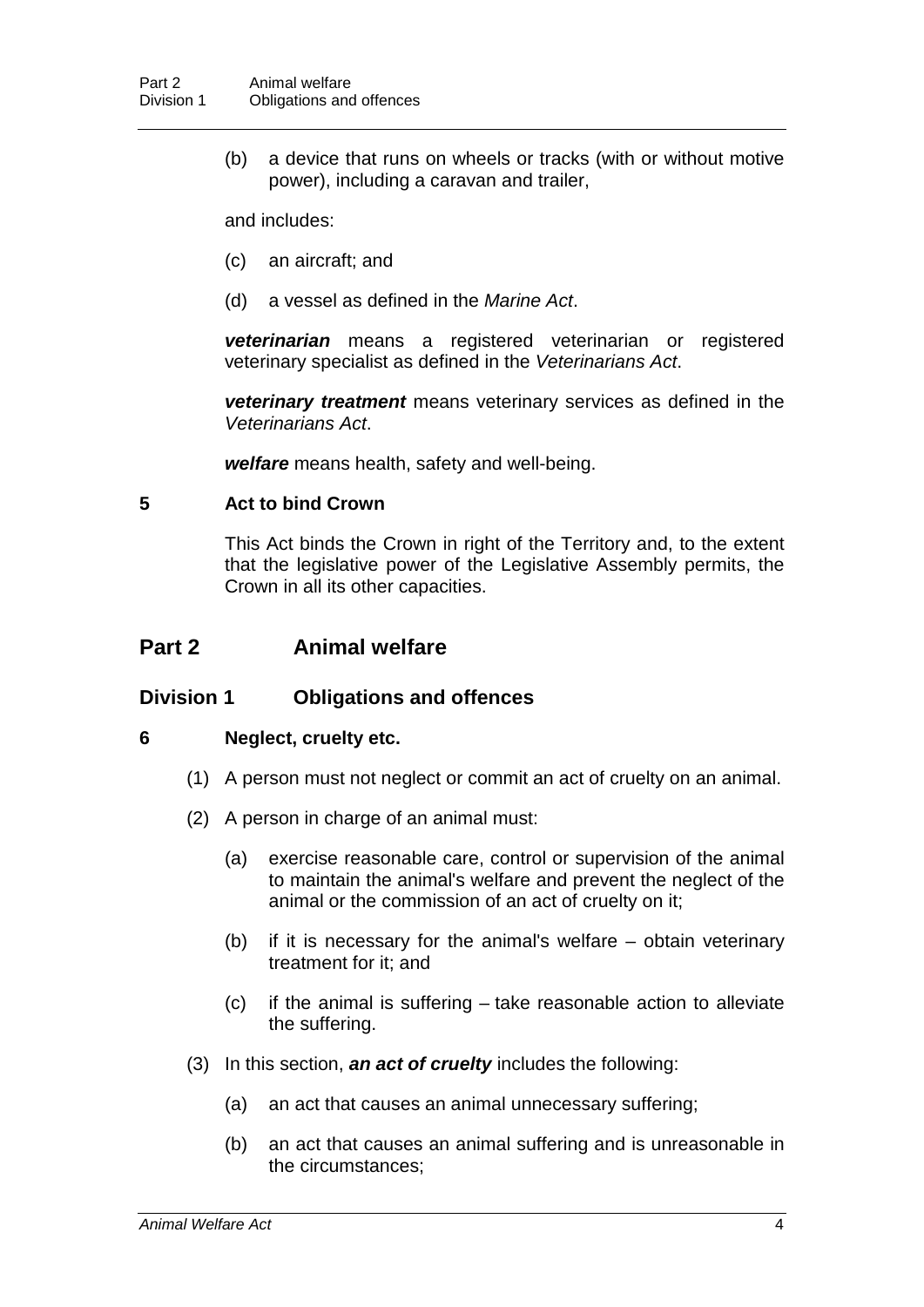(c) treatment that is inhumane in the circumstances.

# **7 Abandonment**

A person must not abandon an animal.

### **8 Provision of food, drink and shelter**

- (1) A person in charge of an animal must provide the animal with food, drink and shelter:
	- (a) that is appropriate and sufficient; and
	- (b) that it is reasonably practicable for the person to provide.
- (3) If an animal has been confined for a period exceeding 24 hours without appropriate and sufficient food or drink, any person may enter the premises where it is confined to supply the animal with food or drink and the person incurs no liability for entering the premises.
- (4) A person who supplies an animal with food or drink under subsection (3) is entitled to be paid by the person in charge of the animal the reasonable costs of the food or drink and may recover those costs in a court of competent jurisdiction as a debt owed to him or her.
- (5) Subsections (3) and (4) do not apply to or in relation to:
	- (a) an animal confined in a railway truck; or
	- (b) stock animals being transported in accordance with an adopted code of practice.

# **9 Prohibited procedures**

- (1) Subject to subsection (2), a person must not:
	- (a) dock the tail of an animal;
	- (b) crop the ears of an animal;
	- (c) remove the claws of an animal other than the dew claws of a dog less than 5 days old;
	- (d) remove the voice of an animal;
	- (e) disable a bird by means of pinioning; or
	- (f) engage in horse firing.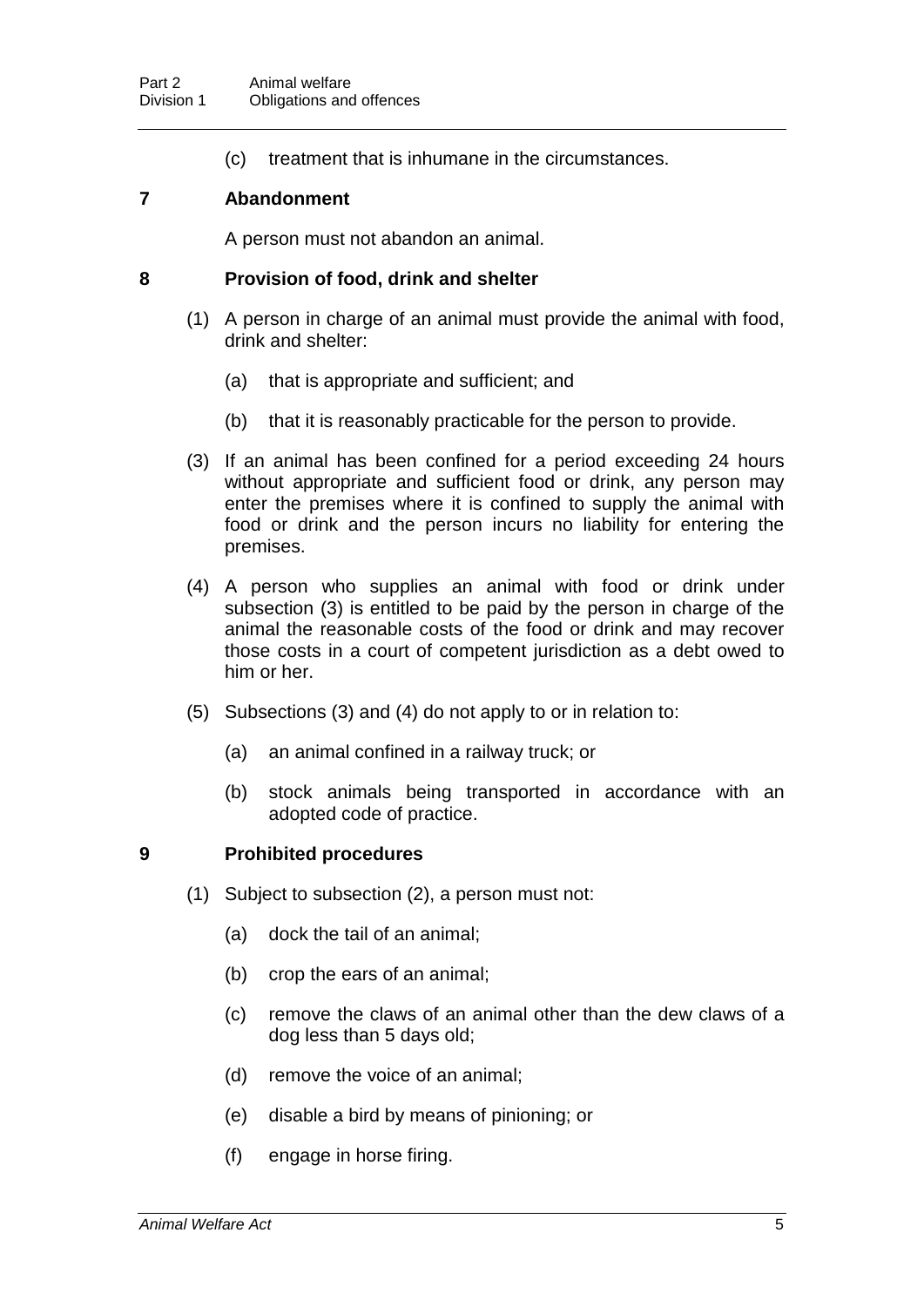(2) Subject to the *Veterinarians Act* and the *Veterinarians Regulations*, a veterinarian may perform a procedure referred to in subsection (1) if he or she is of the opinion that it is reasonable and necessary to do so.

# **10 Unfit animals not to be ridden etc.**

A person must not:

- (a) ride, drive, use or transport an animal; or
- (b) if the person is in charge of an animal authorise the riding, driving, using or transporting of the animal,

if the animal is unfit for that purpose.

# **11 Confinement**

- (1) A person in charge of a confined animal must provide the animal with adequate exercise, or a reasonable opportunity for adequate exercise, unless it would be unreasonable in the circumstances for the animal to exercise.
- (2) In a proceeding for an offence against subsection (1), evidence that an animal remained confined for a period exceeding 24 hours is evidence that the person accused of the offence failed to provide the animal with adequate exercise during that period.
- (3) A person in charge of an animal (other than a stock animal) must not confine the animal in a cage that is too small to allow the animal a reasonable opportunity for adequate exercise.
- (4) In a proceeding for an offence against subsection (3), the person accused of the offence is not guilty of the offence if the person satisfies the court that he or she confined the animal:
	- (a) for a period not exceeding 24 hours; and
	- (b) in a manner that inflicted no unnecessary suffering on the animal,

for the purpose of:

- (c) transporting the animal; or
- (d) displaying the animal in a public exhibition or competition.
- (5) A person must not confine a bird by means of a ring, chain, string, cord or wire attached to its leg or a restraint around its neck or body.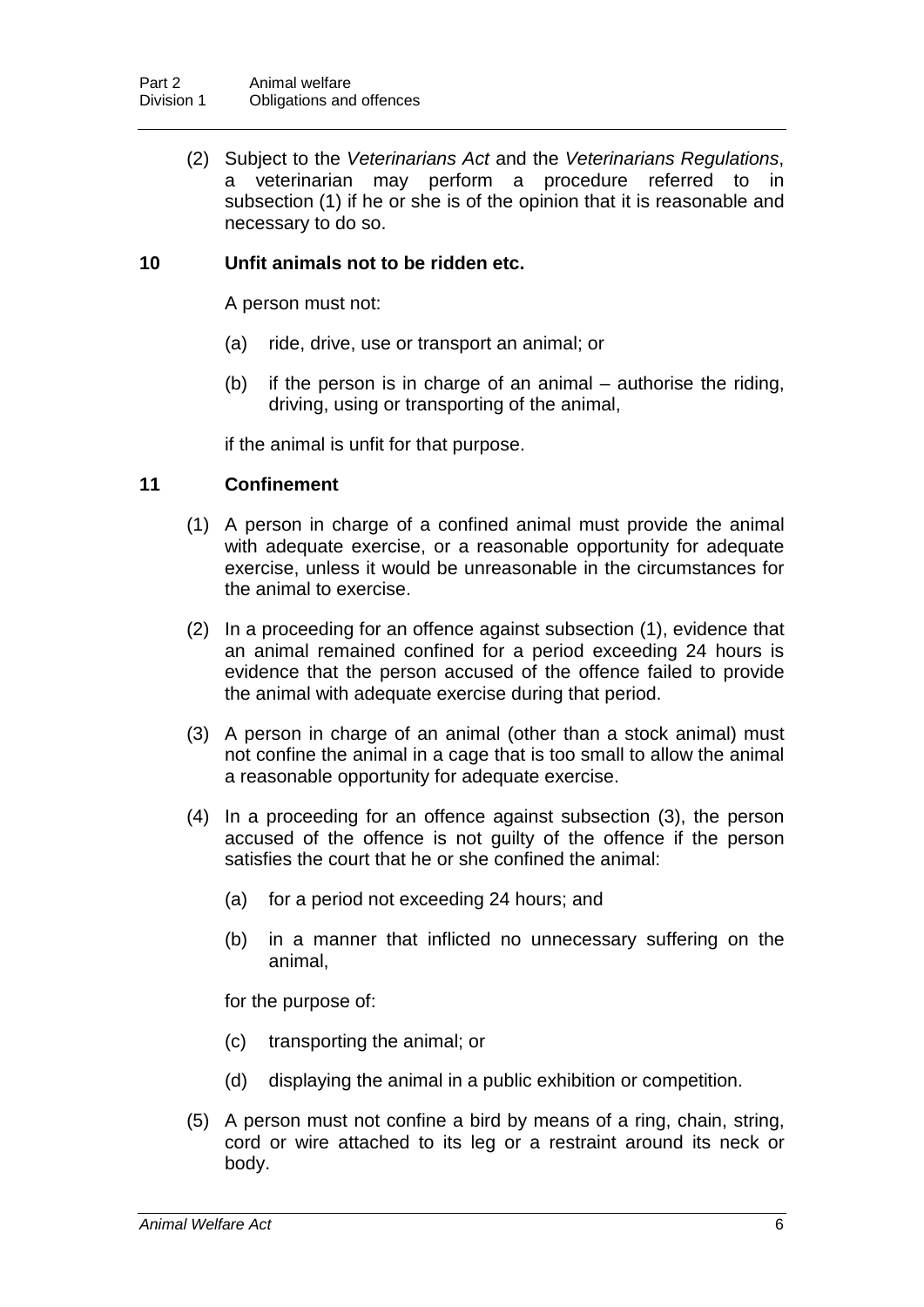# **12 Tethering**

A person must not tether an animal for an unreasonable length of time or by an unreasonably heavy or short tether.

# **13 Transportation**

A person transporting an animal must do so in a manner that does not unreasonably or unnecessarily inflict suffering on the animal.

# **14 Restraint of dog in or on moving vehicle**

- (1) A person transporting a dog in or on a moving vehicle on a public street must restrain or enclose the dog in a way that prevents the dog falling from the vehicle.
- (2) Restraining a dog referred to in subsection (1) by means of a choker collar or choker chain does not satisfy the requirements of that subsection.
- (3) Subsection (1) does not apply to a dog being used to work stock animals.

#### **15 Action in respect of injury**

- (1) A person who injures an animal not in his or her charge must take reasonable action to alleviate the animal's suffering.
- (2) If a person injures an animal not in his or her charge, and the person believes or ought reasonably to believe that the animal is domesticated or is a stock animal, he or she must:
	- (a) as soon as practicable, inform a person in charge of the animal about the injury; or
	- (b) if he or she is unable to inform a person in accordance with paragraph (a) – as soon as practicable, inform an inspector about the injury.

#### **16 Severely injured animals not to be kept, sold etc.**

A person must not purchase, acquire, keep or sell an animal that is so severely injured or diseased or in such a condition that it is cruel to keep it alive.

# **17 Poison not to be administered**

- (1) In this section, *poison* includes:
	- (a) poison as defined in the *Poisons and Dangerous Drugs Act*; and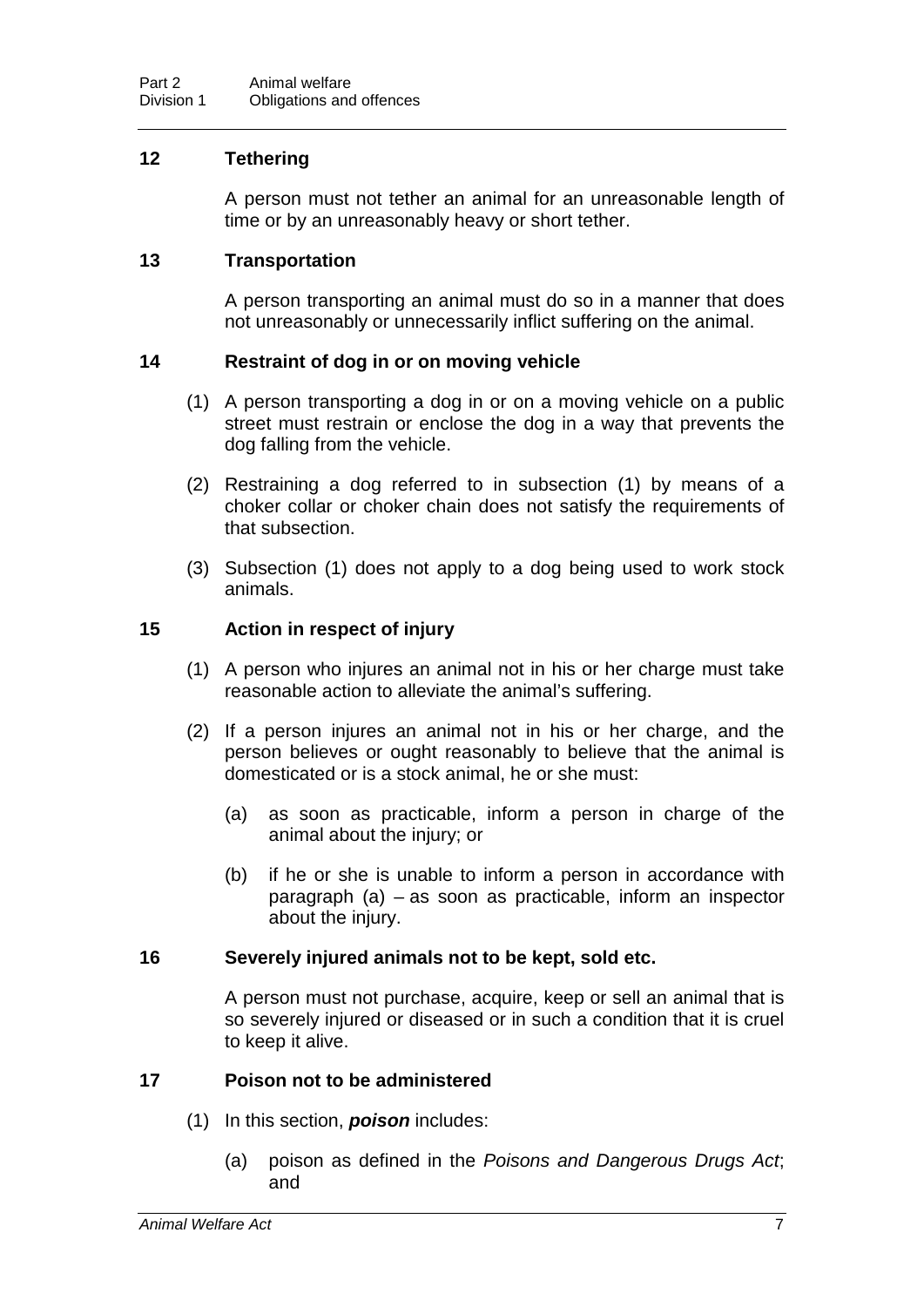- (b) a substance containing poison, glass or any other thing likely to cause an animal suffering.
- (2) Unless authorised by a law in force in the Territory, a person must not:
	- (a) administer poison to an animal; or
	- (b) lay poison in a place with the intention of killing or causing suffering to an animal.

# **18 Traps**

- (1) In this section, *trap* means a trap that is made, adapted or used for the purpose of trapping an animal.
- (2) Unless authorised by a law in force in the Territory, or in writing by the Authority, a person must not sell, have in his or her possession or set a metal-jawed trap that is designed so that the metal jaws close against each other when the trap is activated.

Penalty: 10 penalty units.

- (3) This section does not apply in relation to:
	- (a) a bow trap or soft-jawed trap; or
	- (b) the possession of a trap if it is possessed solely for display or as a curio or part of a collection.

#### **19 Electrical devices**

- (1) In this section, *electrical device* means a device or object that is made, adapted or used for the purpose of administering an electric shock to an animal but does not include an electric fence.
- (2) Unless authorised by a law in force in the Territory, a person must not:
	- (a) sell an electrical device;
	- (b) have an electrical device in his or her possession; or
	- (c) use an electrical device on an animal.

# **20 Spurs**

(1) A person must not sell, have in his or her possession or use spurs with sharpened or fixed rowels.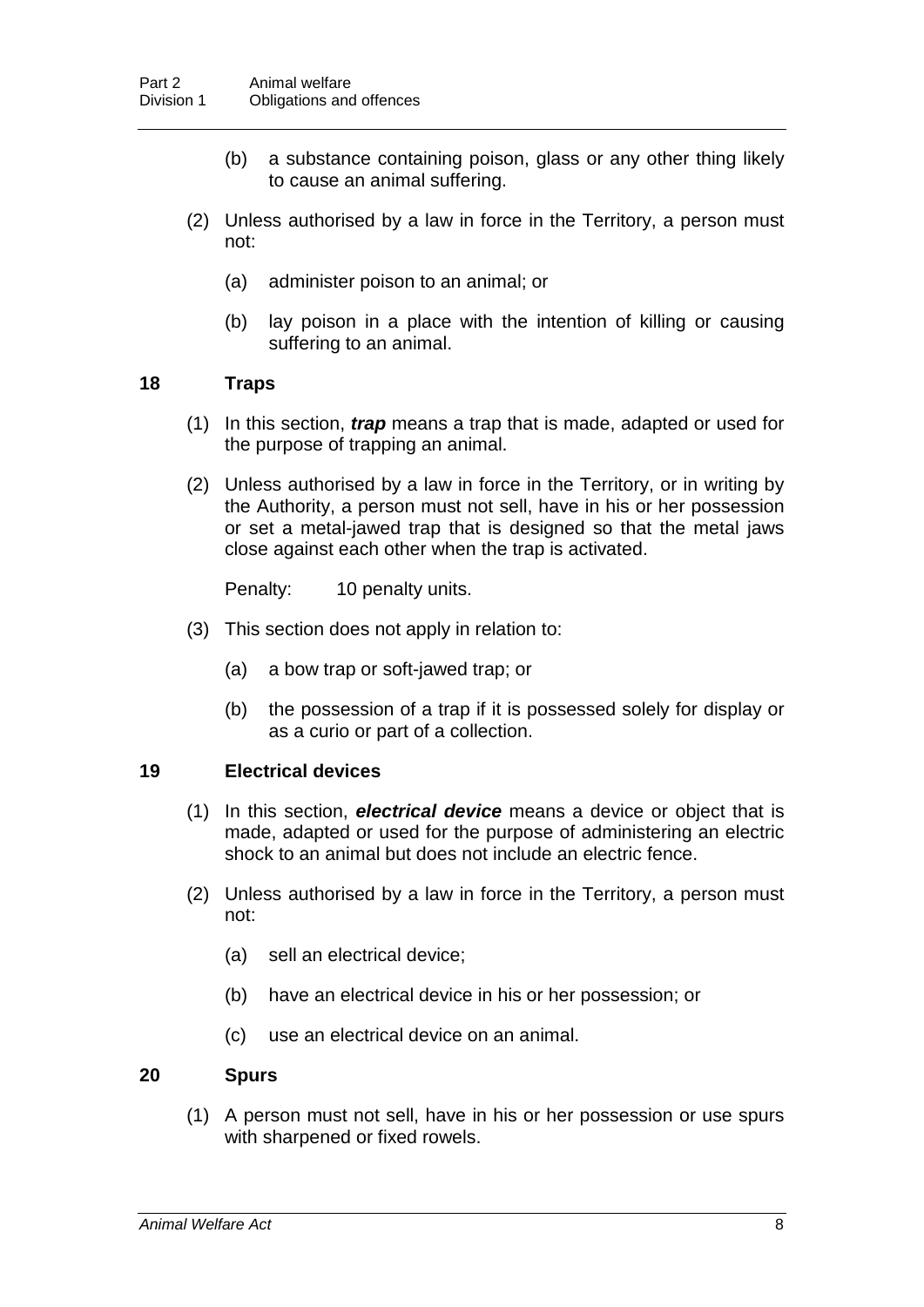- (2) A person must not sell, have in his or her possession or attach to an animal a device made or adapted, or intended by the person to be used, for attaching to an animal for the purpose of:
	- (a) training the animal to fight another animal; or
	- (b) increasing the ability of the animal to inflict injury on another animal during fighting.

Penalty: 10 penalty units.

(3) This section does not apply in relation to the possession of spurs or devices referred to in this section if they are possessed solely for display or as curios or part of a collection.

# **21 Competitions, hunting and baiting etc.**

- (1) A person must not advertise, promote, take part in or be present at a match, competition or other activity in which an animal is to be released from confinement for the purpose of being:
	- (a) hunted, caught, confined, killed or caused suffering by another animal; or
	- (b) used to train or exercise another animal.
- (2) A person must not:
	- (a) keep or use premises;
	- (b) authorise premises to be used;
	- (c) manage or control, or assist in the management or control, of premises that are used; or
	- (d) receive money for the admission of another person to premises that are used,

for the purpose of causing an animal to fight or for the baiting of an animal.

- (3) A person must not:
	- (a) cause, procure, permit, encourage, promote, organise or incite a fight in which an animal is pitted against another animal;
	- (b) advertise the intention to conduct such a fight; or
	- (c) attend such a fight.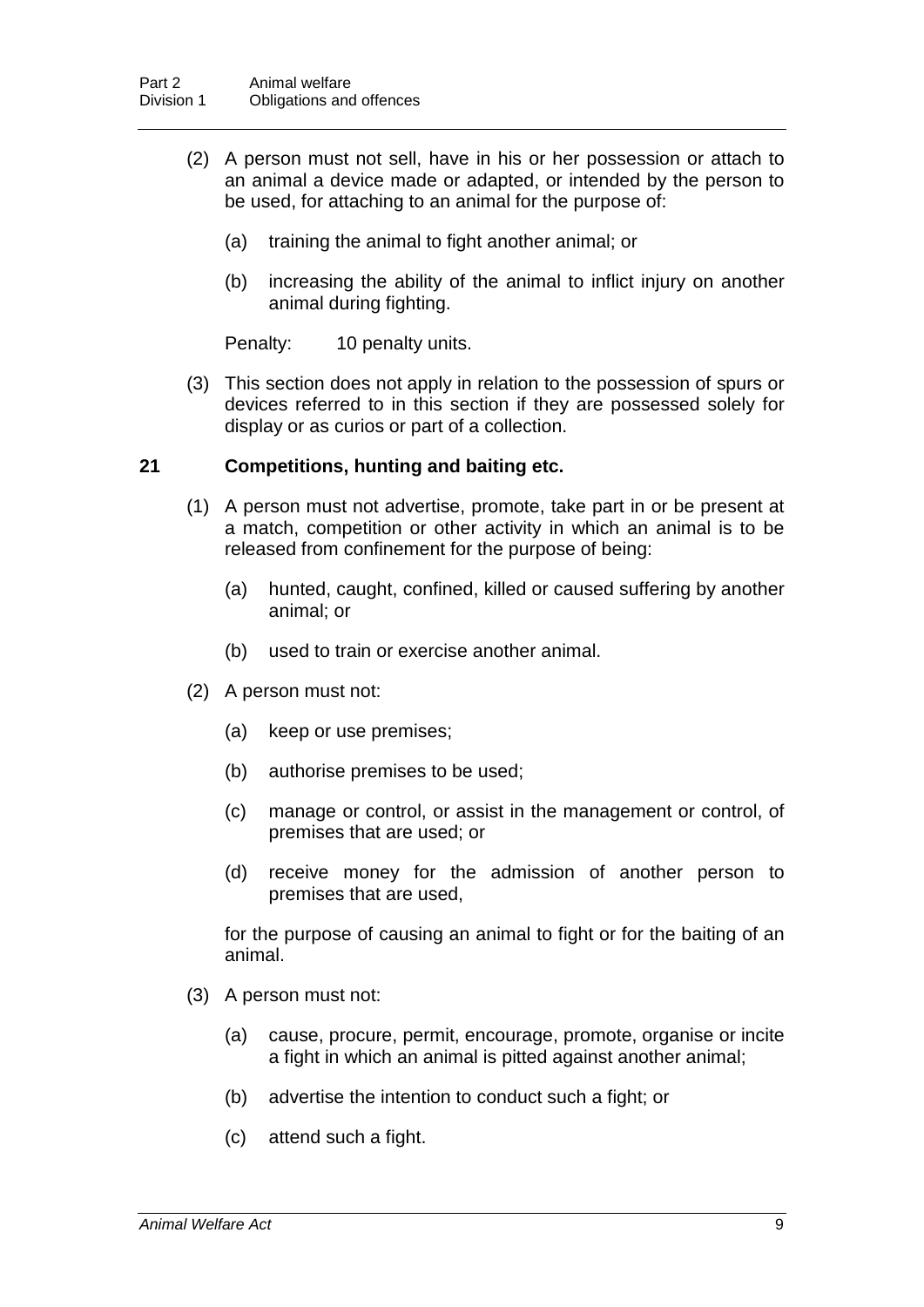- (4) A person must not have possession of an animal:
	- (a) for use as a lure to be killed or for the purpose of blooding greyhounds; or
	- (b) for any other use in connection with the training or racing of coursing dogs.
- (5) Nothing in this section applies to:
	- (a) the rehabilitation of native animals for release into the wild;
	- (b) the keeping and displaying of animals the normal diets of which include live food; or
	- (c) the mustering and working of stock animals.

# **Division 2 Power of veterinarians to alleviate suffering etc.**

#### **22 Power to alleviate suffering**

- (1) If a veterinarian is of the opinion that:
	- (a) an animal is so severely injured, diseased or in such a poor physical condition that it is cruel to keep it alive; and
	- (b) the animal:
		- (i) is not about to be destroyed; or
		- (ii) is about to be destroyed in a manner that will inflict unnecessary suffering on it,

the veterinarian may destroy the animal, or cause it to be destroyed, in a manner that causes it to die quickly and without unnecessary suffering.

- (2) In exercising a power under subsection (1), a veterinarian may first remove the animal to a place he or she considers appropriate for the purpose.
- (3) A veterinarian who exercises a power under this section is entitled to receive from a person in charge of the animal the reasonable costs incurred in exercising the power and may recover those costs in a court of competent jurisdiction as a debt owed to the veterinarian.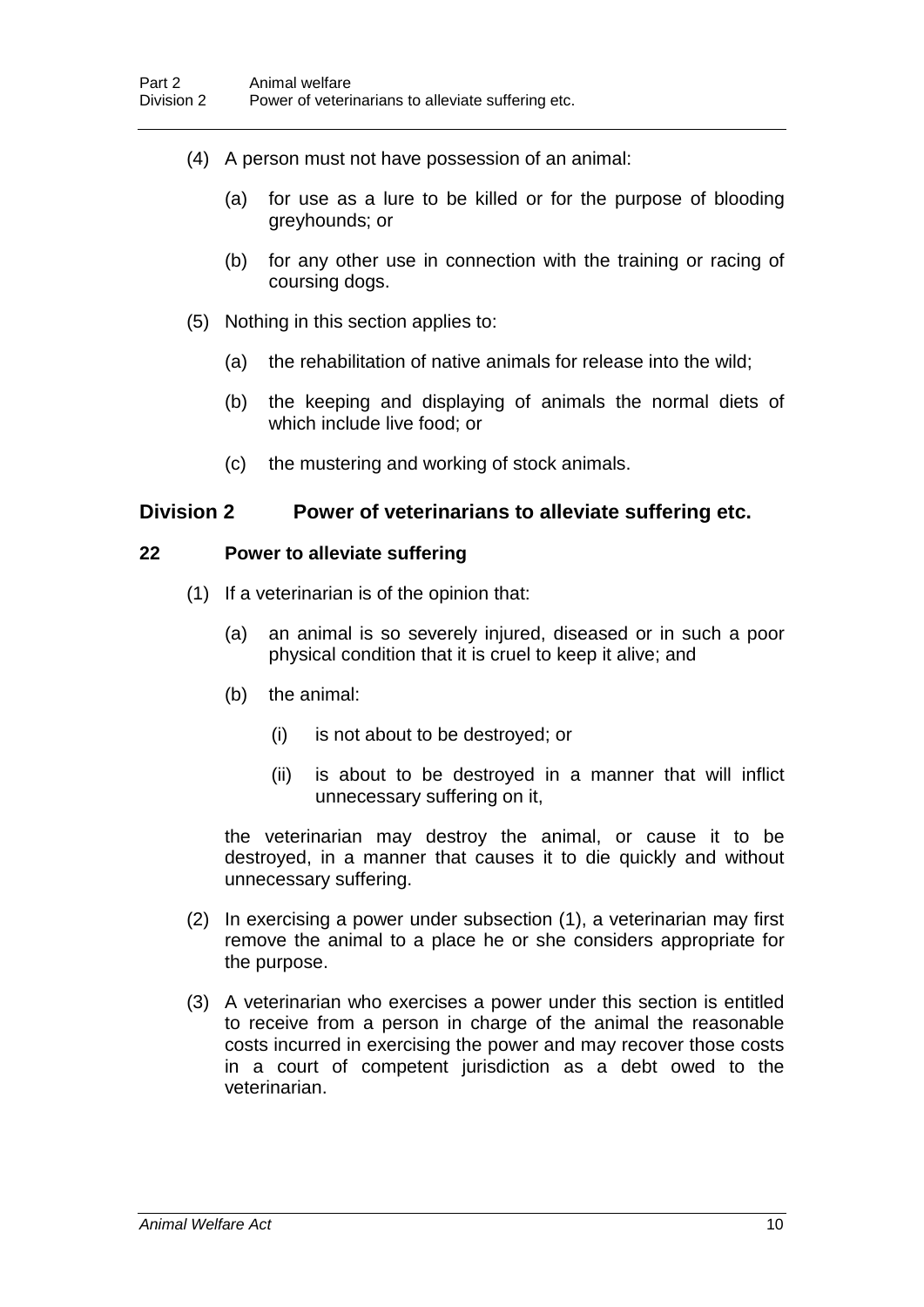### **23 Power to conduct post-mortem examination**

A veterinarian may conduct a post-mortem examination of a deceased animal and take samples from the body if he or she considers it to be necessary or desirable for the purposes of this Act.

# **Part 3 Codes of practice**

#### **24 Adoption etc. of code of practice**

- (1) The Minister may, on the recommendation of the Advisory Committee, by notice in the *Gazette*:
	- (a) adopt a code of practice relating to animal welfare; or
	- (b) vary or revoke an adopted code of practice.
- (2) A notice under subsection (1) is to state the place at which the adopted code of practice and any documents it applies, incorporates or refers to may be purchased or inspected.
- (3) The Authority is to make an adopted code of practice and all documents it applies, incorporates or refers to available for purchase or inspection in accordance with the relevant notice.

# **25 Contents of adopted code of practice**

- (1) An adopted code of practice may specify requirements:
	- (a) for the keeping, treatment, handling, transportation, sale, killing, hunting, shooting, catching, trapping, netting, marking, care, use, husbandry or management of an animal or a class of animal; or
	- (b) in relation to licensed premises or facilities, equipment or conditions at licensed premises.
- (2) An adopted code of practice may apply, incorporate or refer to a document formulated or published by a body or authority.

# **Part 4 Animal Welfare Authority**

#### **26 Establishment of Authority**

(1) The Minister must appoint a Chief Executive Officer or an employee, as defined in the *Public Sector Employment and Management Act*, to be the Animal Welfare Authority.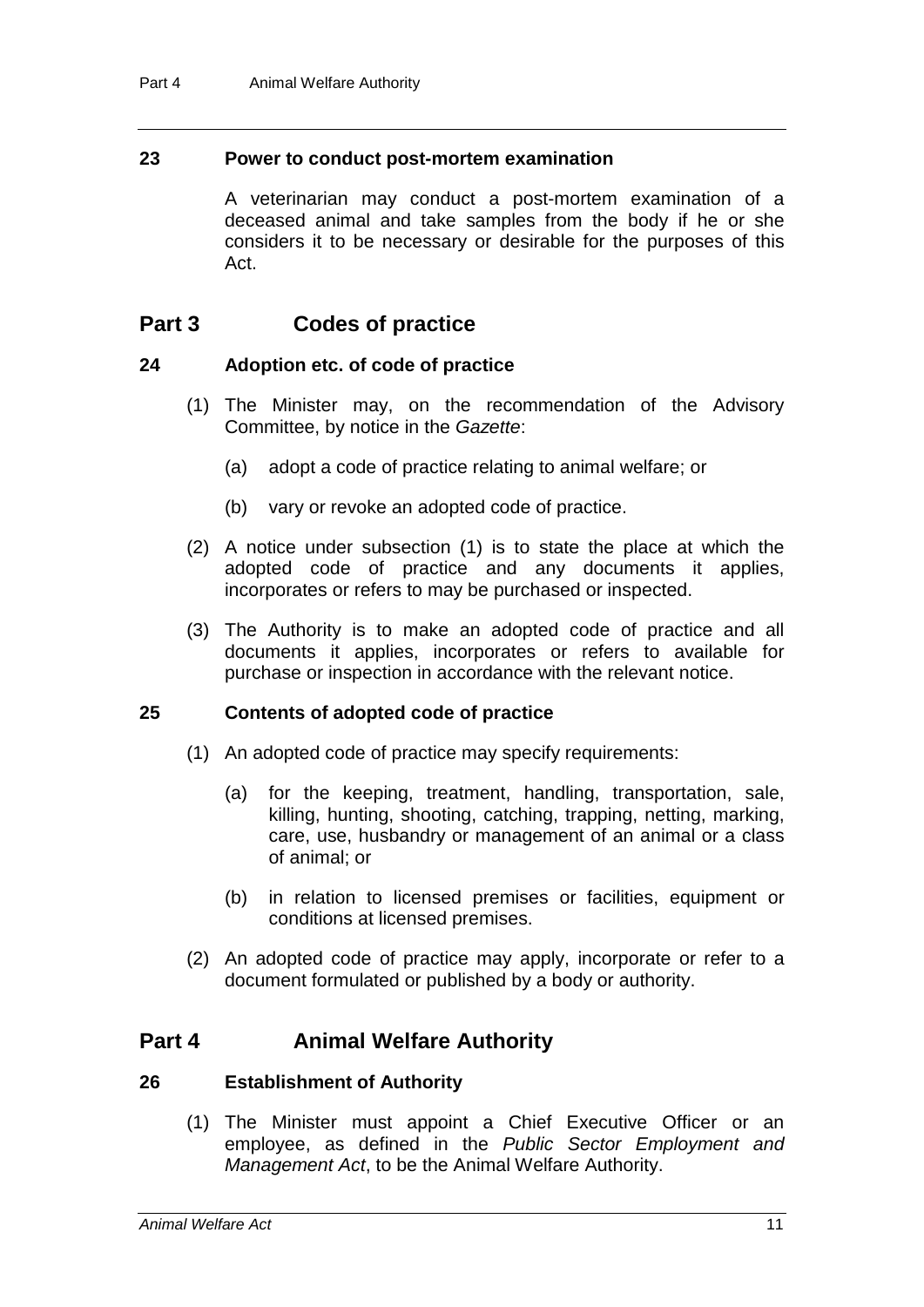- (2) The Minister may appoint an employee, as defined in the *Public Sector Employment and Management Act*, to act from time to time as the Authority during the absence from the Territory or from duty of the person appointed to be the Authority.
- (3) An appointment under this section is to be by instrument in writing.

#### **27 Delegation**

- (1) The Authority may delegate to a person any of the Authority's powers or functions under this Act (other than this power of delegation).
- (2) A delegation by the Authority is to be in writing to:
	- (a) a named person; or
	- (b) a person from time to time holding, acting in or performing the duties of a named office, designation or position.
- (3) A power or function delegated under this section, when exercised or performed by the delegate, is to be taken as having been exercised or performed by the Authority.
- (4) A delegation of a power or function under this section does not prevent the exercise of the power or performance of the function by the Authority.

# **28 Approval of fees**

- (1) The Authority may, by notice in the *Gazette*, approve a fee payable under this Act.
- (2) The Authority may waive an approved fee payable by a person or class of persons.

# **Part 5 Teaching or research involving animals**

#### **Division 1 Licence to use premises for teaching or research**

#### **29 When licence required**

(1) A person may use premises for teaching or research only if the person holds a licence.

Penalty: 10 penalty units or imprisonment for 12 months.

(2) A person holding a permit, or a person assisting a permit holder to conduct a teaching or research program, does not require a licence.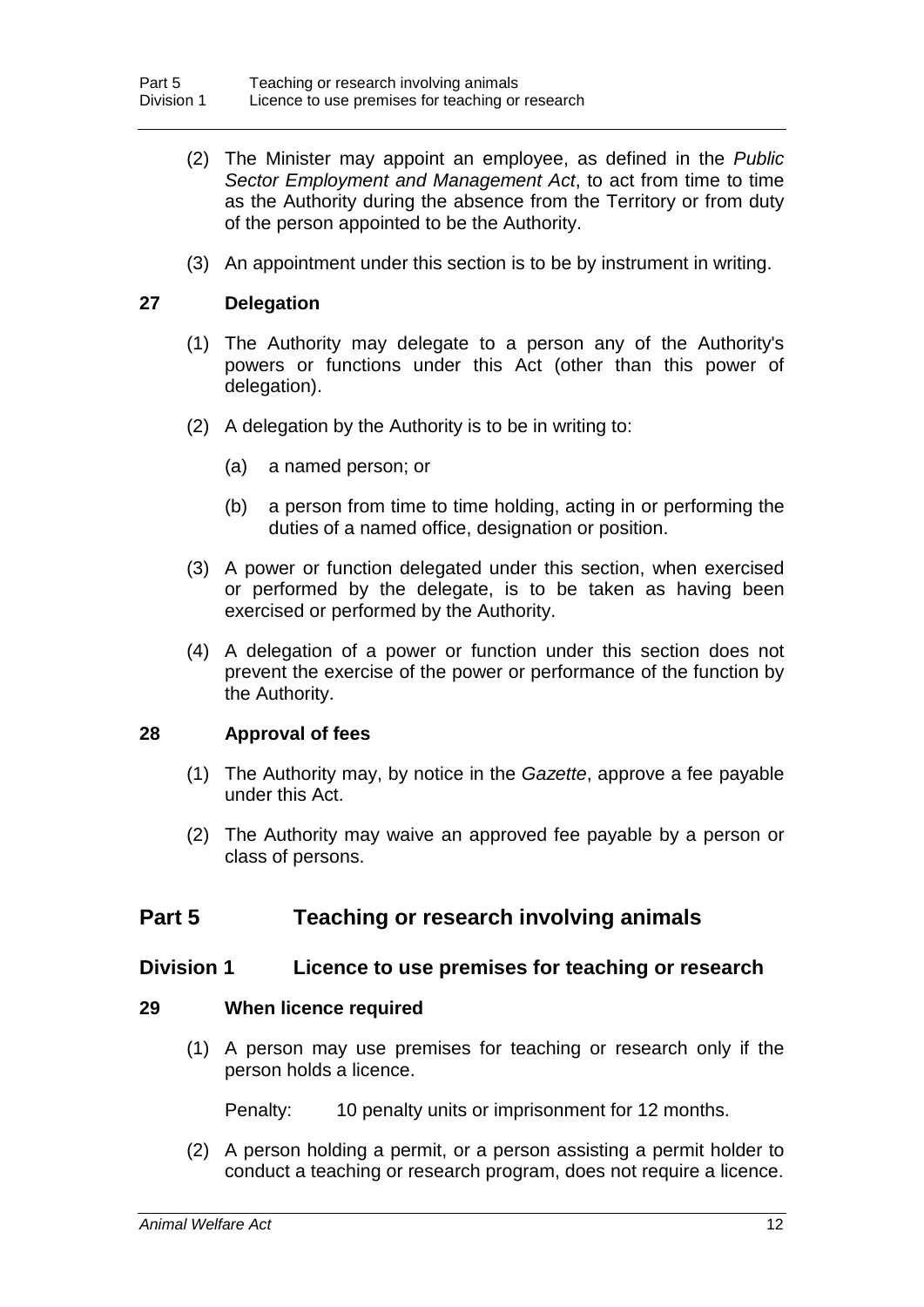(3) A person in charge of animals in a child-care establishment, pre-school or educational institution does not require a licence unless the animals are used or intended to be used for scientific teaching purposes.

# **30 Application for licence**

- (1) An applicant for a licence must lodge with the Authority an application in the approved form accompanied by the approved fee.
- (2) The Authority may request the applicant to provide the additional information that the Authority considers necessary to enable the Authority to determine whether or not to grant a licence.

# **31 Consideration of application**

- (1) In determining whether or not to grant a licence, the Authority must consider:
	- (a) the nature and purpose of the teaching or research to be conducted on the premises;
	- (b) whether the applicant is a fit and proper person to hold a licence, including whether the applicant has been found guilty of an offence under animal welfare legislation in Australia;
	- (c) the experience and competency of the applicant in the care and handling of animals;
	- (d) the adequacy of the premises, equipment and other facilities to be used in connection with the breeding, care, use or handling of animals;
	- (e) the adequacy of the applicant's arrangements for the provision of veterinary treatment to the animals to be kept, used or bred in or on the premises;
	- (f) whether the applicant complied with a request for additional information; and
	- (g) any other matter the Authority considers relevant.
- (2) A reference in this section to an applicant includes a reference to the following:
	- (a) if the applicant is a body corporate an officer of the body corporate;
	- (b) if the applicant is a partnership each of the partners, whether or not the partner's name appears on the application form.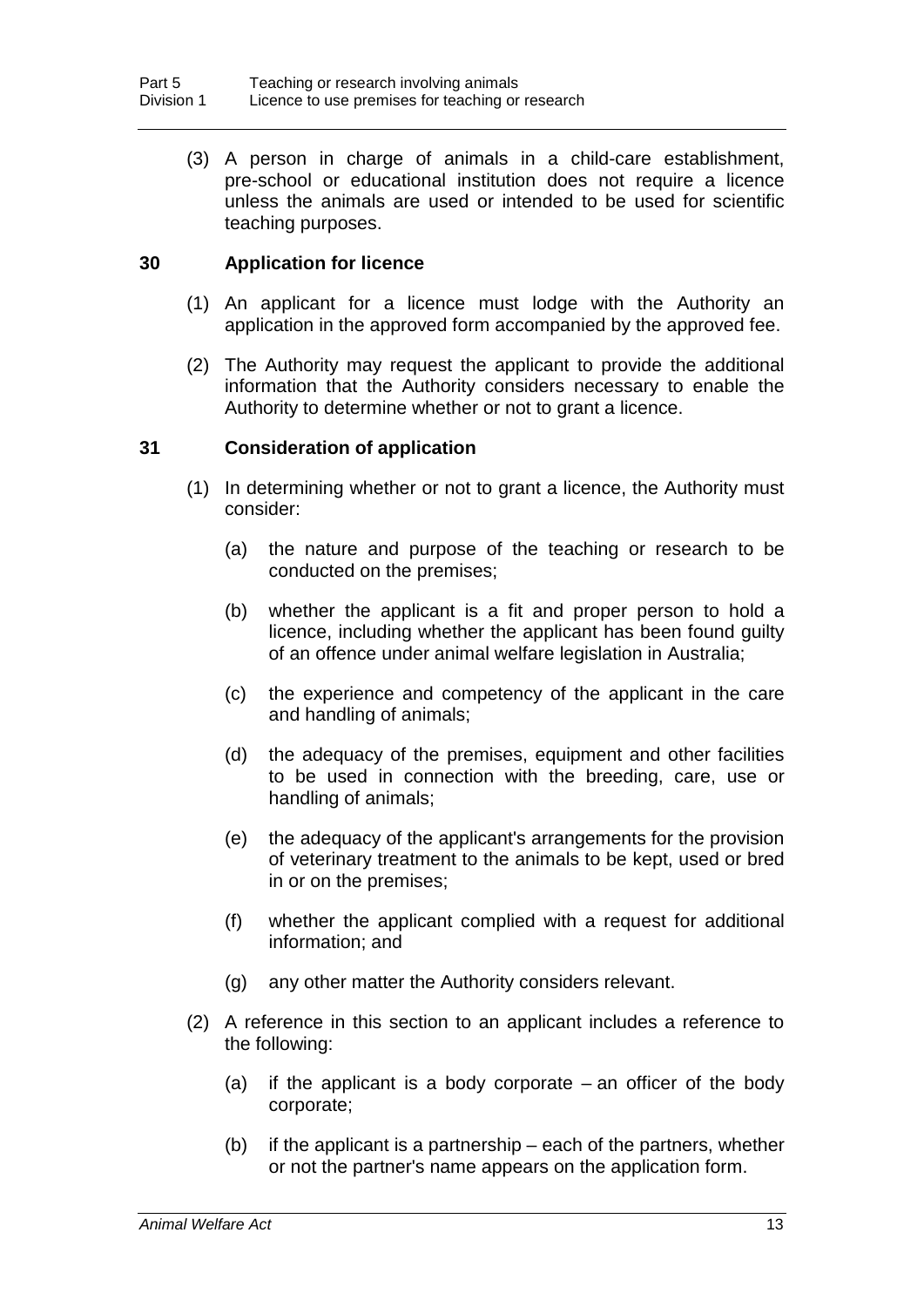# **32 Refusal to grant licence**

- (1) If the Authority is not satisfied in respect of the matters referred to in section 31, the Authority may refuse to grant a licence.
- (2) The Authority must inform the applicant in writing of the refusal, stating:
	- (a) the reasons for the refusal;
	- (b) the findings on the facts and circumstances underlying those reasons and the material on which those findings were based; and
	- (c) the right of appeal under this Act.

# **33 Grant of licence**

- (1) If the Authority is satisfied in respect of the matters referred to in section 31, the Authority may grant a licence.
- (2) A licence is to be issued in the approved form and is to specify the conditions to which the licence is subject.

### **34 Conditions of licence**

- (1) A licence is subject to the conditions that the licensee must:
	- (a) establish and maintain an ethics committee in accordance with the Regulations or enter into an arrangement with an established ethics committee that has agreed to exercise its powers and perform its functions in relation to the licensee; and
	- (b) comply with directions given to the licensee by the ethics committee.
- (2) A licence may be subject to the additional conditions that the Authority considers are desirable for the welfare of the animals to be used or bred in or on the licensed premises, including that the licensee must:
	- (a) make specified provisions for the breeding, care, use or handling of the animals;
	- (b) provide specified facilities or equipment for use in connection with the animals;
	- (c) consult with or seek the approval of the ethics committee about specified matters;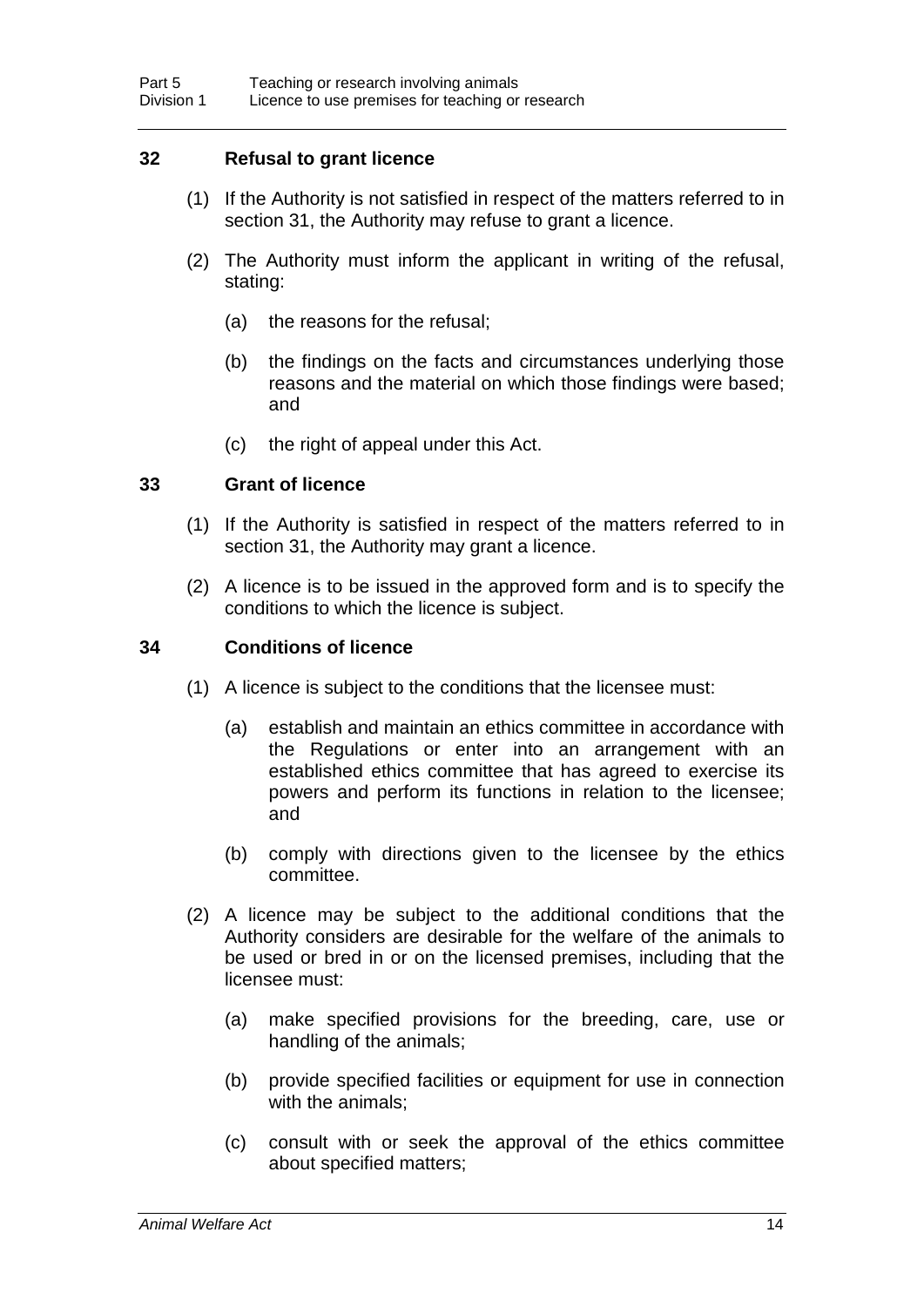- (d) provide the ethics committee with the information it requests relating to the teaching or research under the licence; and
- (e) comply with a specified adopted code of practice.

#### **35 Duration and renewal of licence**

- (1) A licence takes effect on the date it is issued and continues in force for 3 years, subject to its suspension, cancellation or surrender.
- (2) Before the date of expiry, the licensee may apply to the Authority for a renewal of the licence.
- (3) An application for renewal is to be in the approved form and accompanied by the approved fee.
- (4) The Authority may renew a licence for a further 3 years if it is satisfied in respect of the matters referred to in section 31.

#### **36 Application for variation of licence**

- (1) A licensee may apply for the variation of a licence by lodging with the Authority an application in the approved form accompanied by the approved fee.
- (2) The Authority may request the licensee to provide the additional information that the Authority considers necessary to enable the Authority to determine whether or not to vary the licence.
- (3) After considering an application for a variation and any further information provided by the licensee, the Authority may:
	- (a) vary the licence; or
	- (b) refuse to vary the licence,

if the Authority believes on reasonable grounds that it is desirable in the interests of animal welfare to do so.

#### **37 Variation of licence without application**

- (1) If the Authority believes on reasonable grounds that it is desirable in the interests of animal welfare to vary a licence, it may give the licensee a notice in the approved form:
	- (a) specifying the proposed variation and the reason it is believed to be desirable; and
	- (b) inviting the licensee to show cause, in writing and within a specified period, why the licence should not be varied as proposed.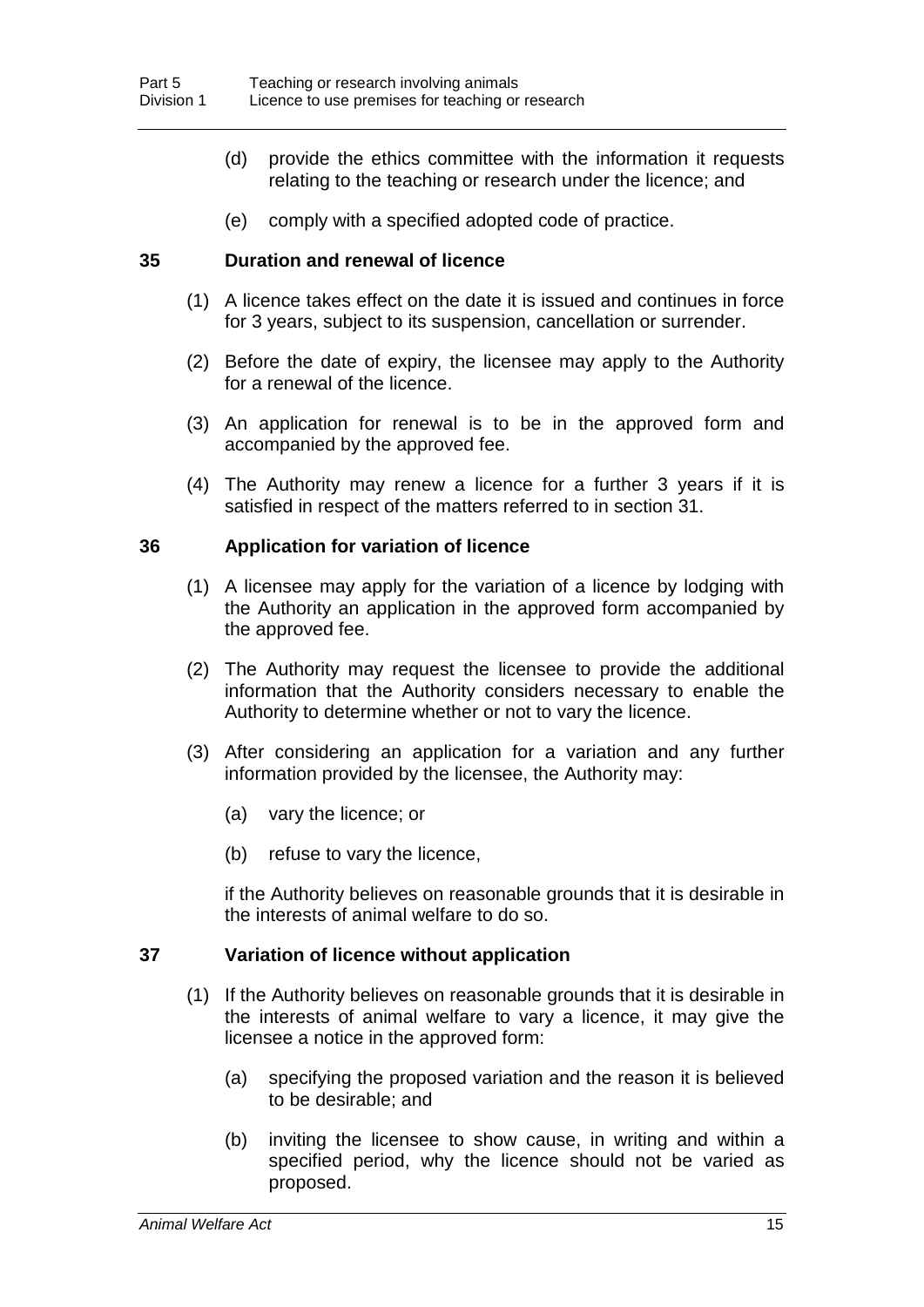- (2) On the expiry of the period specified in the notice, and after considering any representations made by the licensee, the Authority may vary the licence if satisfied on reasonable grounds that it is desirable in the interests of animal welfare to do so.
- (3) If the Authority varies a licence:
	- (a) the Authority must request the licensee, by written notice, to lodge the licence with the Authority within the period specified in the notice;
	- (b) the licensee must comply with the notice without delay; and
	- (c) the Authority must enter the variation on the licence and return it to the licensee as soon as practicable.

#### **38 Cancellation or suspension of licence**

- (1) If the Authority believes on reasonable grounds that it is desirable in the interests of animal welfare to cancel or suspend a licence, it may do so in accordance with this section.
- (2) The reasonable grounds on which a licence may be cancelled or suspended include the following:
	- (a) that the licensee has been found guilty of an offence under this Act;
	- (b) that the Authority believes on reasonable grounds that the licensee:
		- (i) obtained the licence improperly;
		- (ii) has failed to comply with a condition of the licence; or
		- (iii) is not a fit and proper person to continue holding the licence.
- (3) The Authority must give the licensee a written notice stating:
	- (a) that the Authority proposes to cancel or suspend the licence;
	- (b) in the case of a proposed cancellation the date on which the cancellation will come into effect;
	- (c) in the case of a proposed suspension the period of the suspension and the conditions the licensee must comply with to avoid cancellation of the licence;
	- (d) the interests of animal welfare to be protected by the cancellation or suspension;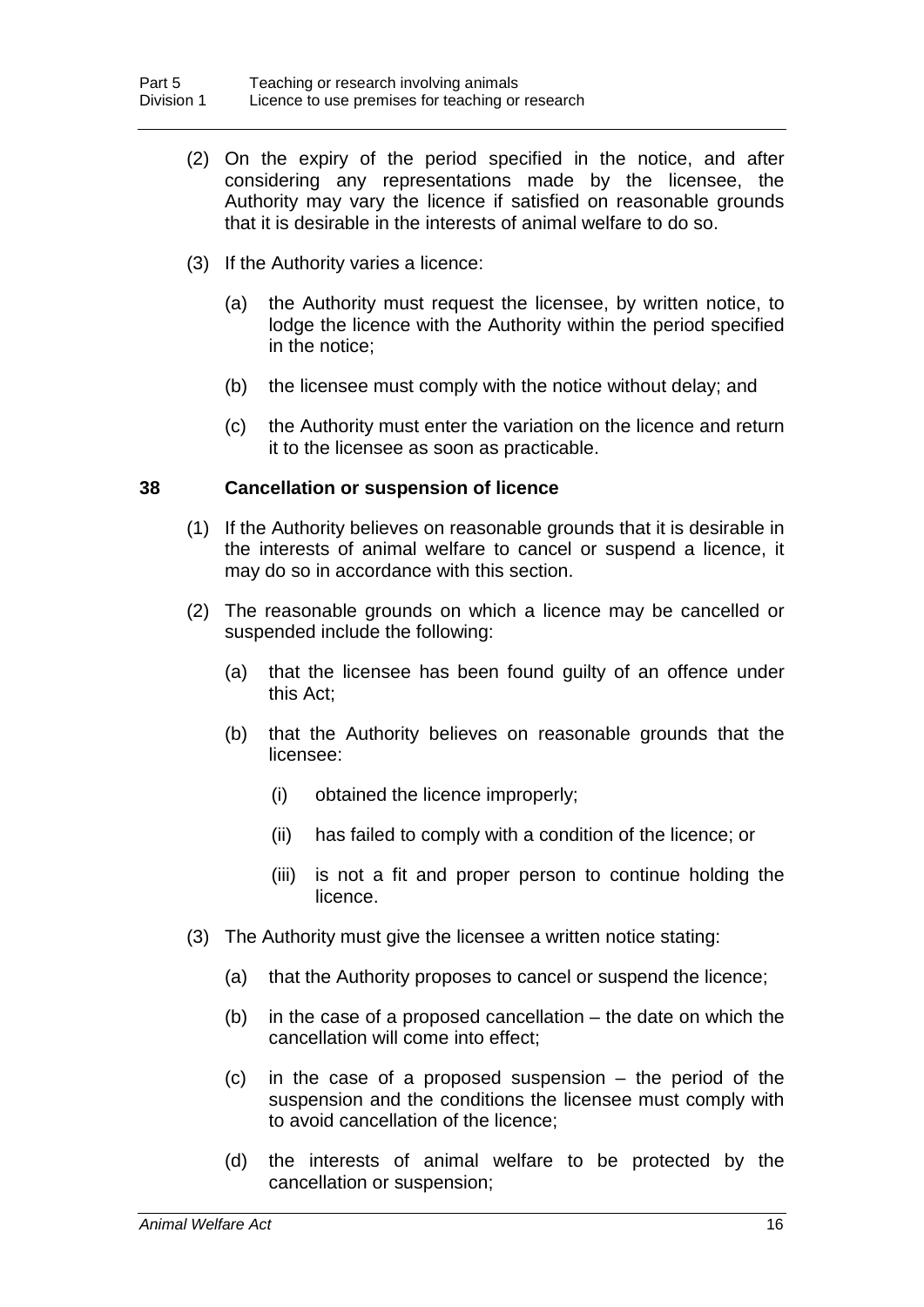- (e) the facts and circumstances on which the Authority's reasonable grounds of belief are based; and
- (f) that the licensee may show cause in writing, within the period specified in the notice, why the licence should not be cancelled or suspended.
- (4) If, after the expiry of the period specified in the notice and consideration of the licensee's representations, the Authority is of the opinion that in the interests of animal welfare it is desirable to do so, the Authority may:
	- (a) in the case of a proposed cancellation cancel the licence or suspend the licence for the period and on the conditions that the Authority considers appropriate; or
	- (b) in the case of a proposed suspension suspend the licence for the period and on the conditions it considers appropriate.
- (5) The Authority must give the licensee written notice of a cancellation or suspension.
- (6) A reference in this section to a licensee includes a reference to the following:
	- (a) if the licensee is a body corporate  $-$  an officer of the body;
	- (b) if the licence is held for the purposes of a partnership each partner.

#### **39 Surrender of licence**

A licensee may surrender a licence at any time before its expiry by lodging with the Authority a written notice of the surrender accompanied by the licence.

# **40 Appeals**

- (1) A person aggrieved by a decision of the Authority:
	- (a) to vary, cancel or suspend a licence; or
	- (b) refusing to grant, renew or vary a licence,

may appeal to the Local Court against the decision.

(2) An appeal under this section is to be conducted as a hearing de novo.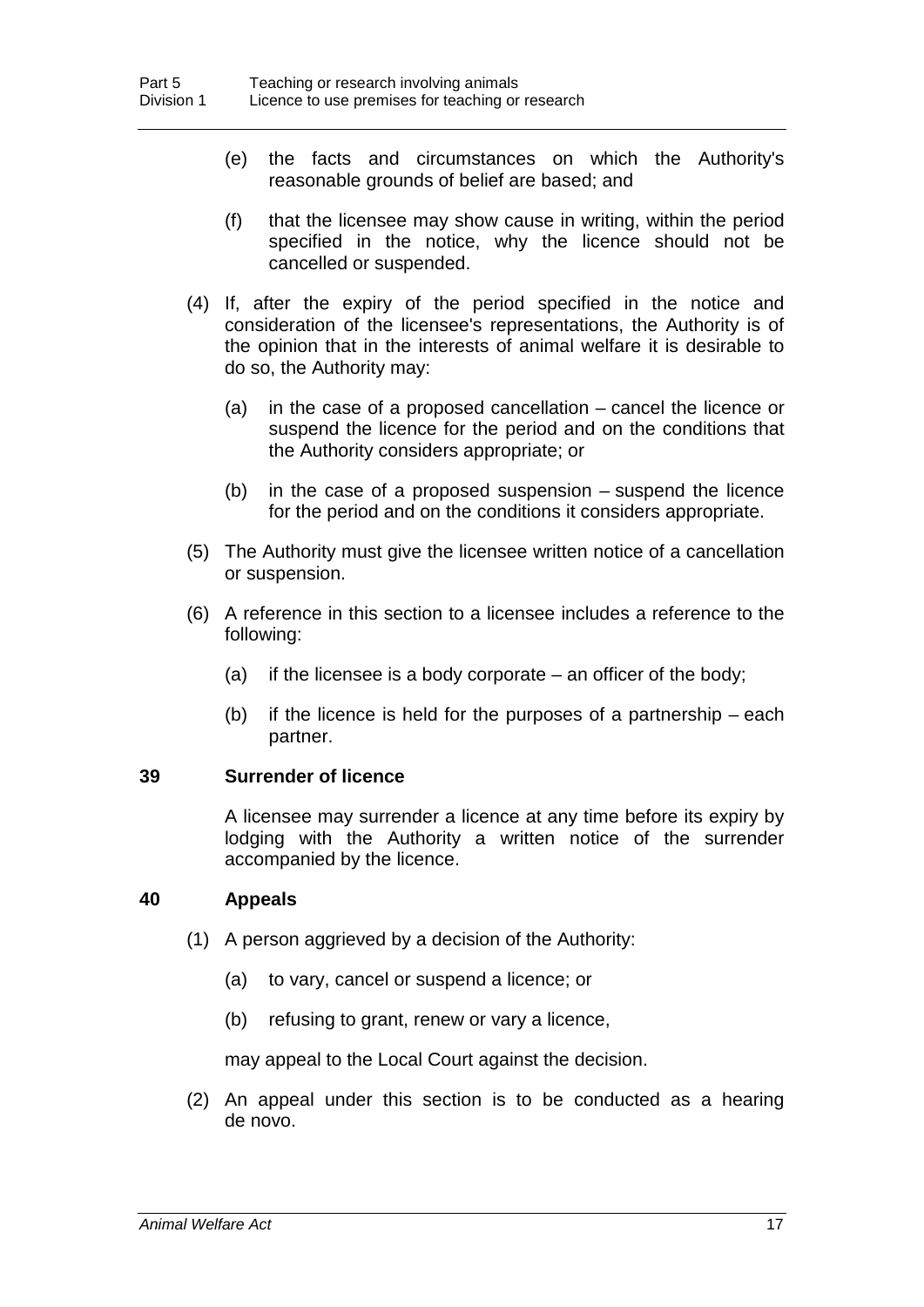- (3) In determining an appeal, the Local Court may make the orders it considers appropriate, including any of the following:
	- (a) affirming, varying or setting aside the decision of the Authority;
	- (b) substituting its own decision for that of the Authority;
	- (c) relating to costs.

# **Division 2 Animal ethics committees**

#### **41 Animal ethics committee**

- (1) A licensee required by the Authority to establish and maintain an animal ethics committee must do so in accordance with the Regulations.
- (2) An ethics committee is to be constituted in accordance with the Regulations and has the powers and functions prescribed by the Regulations.

# **Division 3 Permits to conduct teaching or research program**

#### **42 Definition**

In this Division, *relevant ethics committee* means the ethics committee that is exercising its powers and performing its functions in respect of the licensee who employs or has engaged a person:

- (a) making an application for a permit; or
- (b) who holds a permit.

# **43 When permit required**

- (1) A person employed or engaged by a licensee may conduct a teaching or research program only if the person holds a permit.
- (2) Subsection (1) does not apply to a person providing teaching or research assistance to a person who holds a permit.

# **44 Application for permit**

- (1) An applicant for a permit must lodge with the relevant ethics committee an application in the approved form accompanied by the approved fee.
- (2) The ethics committee may request the applicant to provide the additional information that it considers necessary to enable it to determine whether or not to grant a permit.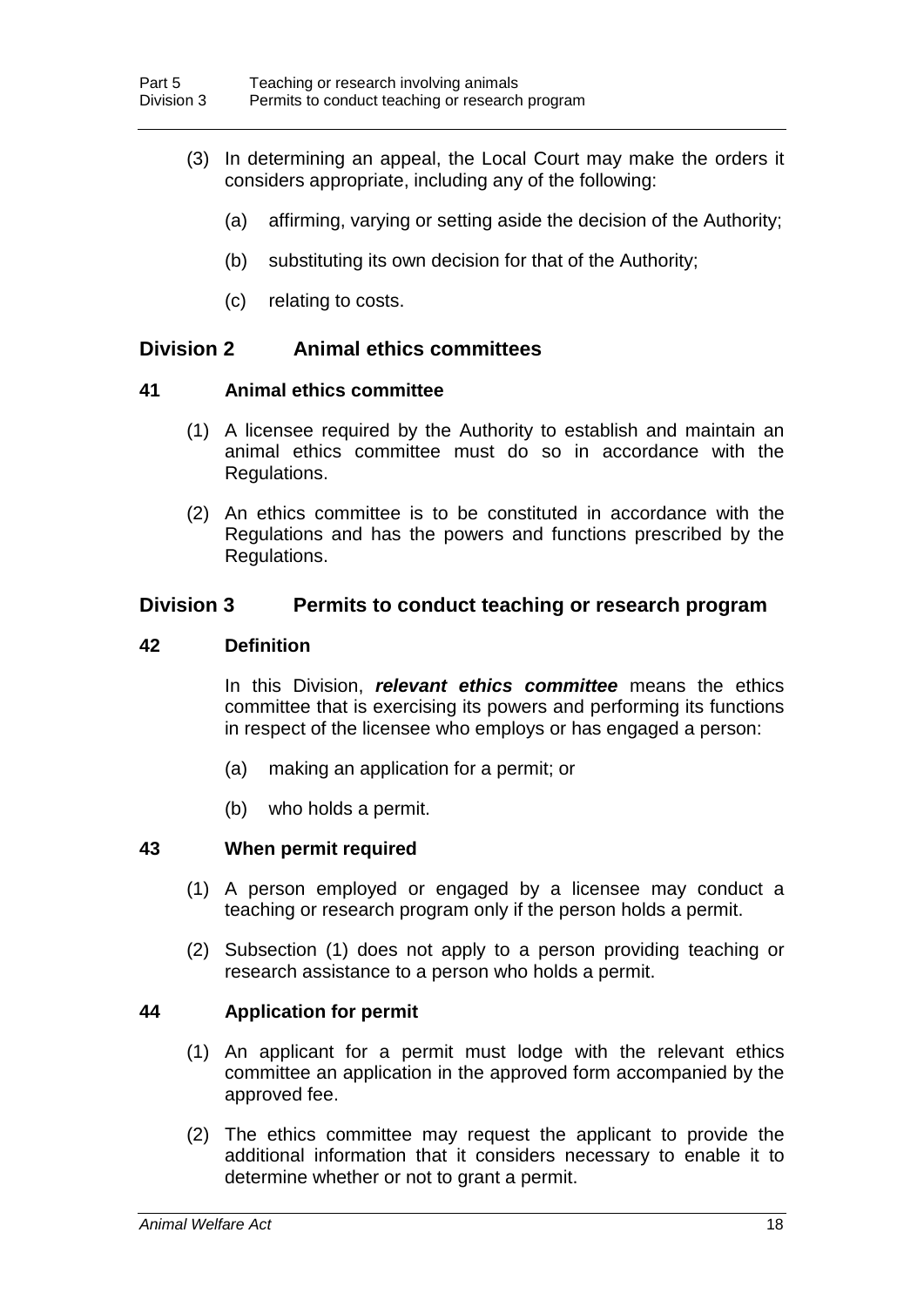# **45 Consideration of application**

- (1) In determining whether or not to grant a permit, an ethics committee must consider:
	- (a) whether the applicant is a fit and proper person to hold a permit, including whether the applicant has been found guilty of an offence under animal welfare legislation in Australia;
	- (b) the experience and competency of the applicant in the care and handling of animals;
	- (c) whether the applicant complied with a request for additional information; and
	- (d) any other matter the ethics committee considers relevant.

# **46 Refusal to grant permit**

- (1) If an ethics committee is not satisfied in respect of the matters referred to in section 45, it may refuse to grant a permit.
- (2) If an ethics committee refuses to grant a permit, it must inform the applicant in writing of:
	- (a) the reasons for the refusal;
	- (b) the findings on the facts and circumstances underlying those reasons and the material on which those findings were based; and
	- (c) the right of appeal under this Act and the procedure to be followed to exercise that right.

# **47 Grant of permit**

- (1) If an ethics committee is satisfied in respect of the matters referred to in section 45, it may grant a permit.
- (2) A permit is to be issued in the approved form and is to specify the conditions to which the permit is subject.

# **48 Conditions of permit**

(1) A permit is subject to the condition that the permit holder must comply with directions of the ethics committee.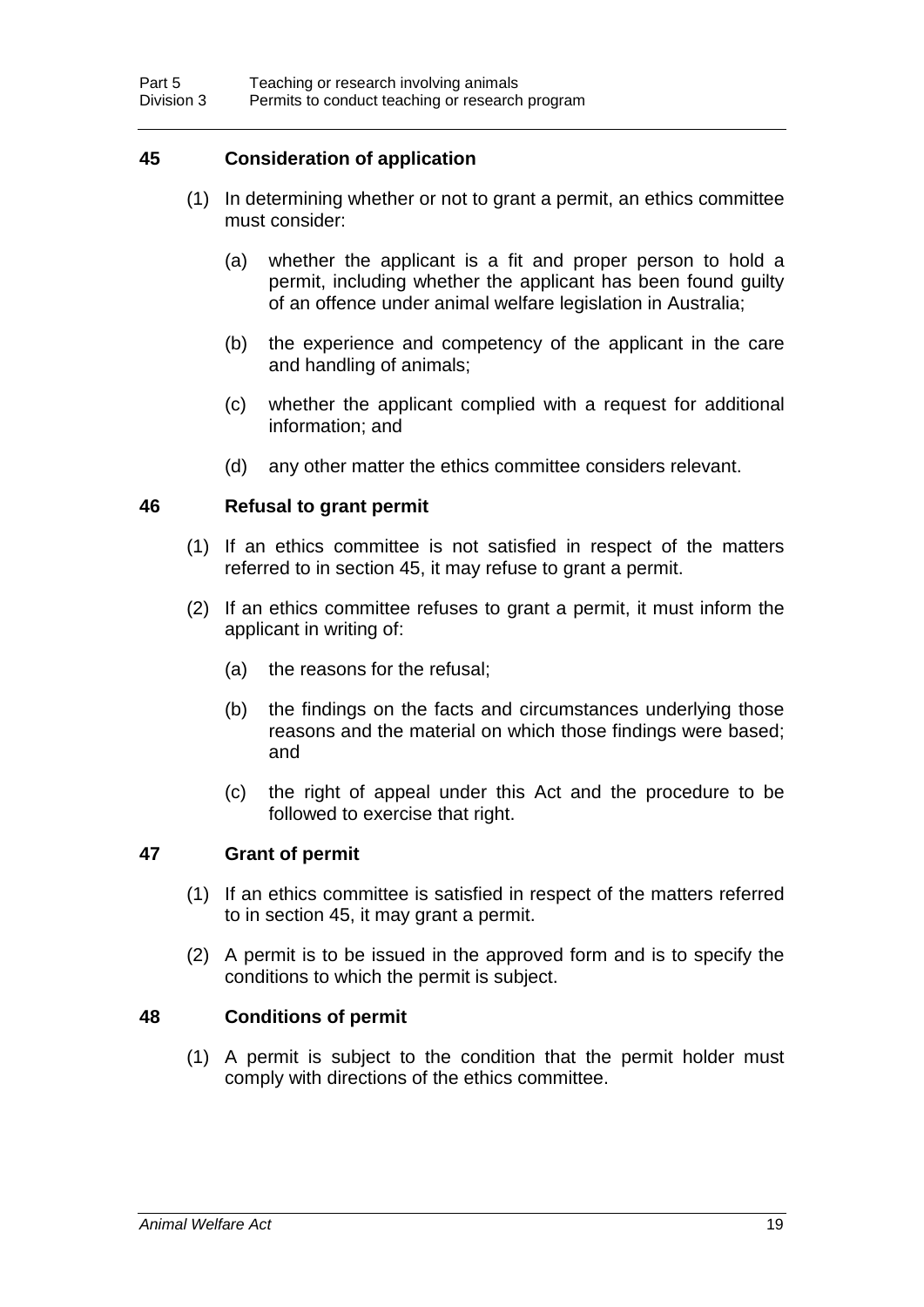- (2) A permit may be subject to additional conditions that the ethics committee considers are necessary in the interests of animal welfare, including conditions in relation to:
	- (a) the use of animals in the teaching or research program to which the permit relates;
	- (b) the welfare of the animals used in or bred for the teaching or research program;
	- (c) particular facilities and equipment relevant to the use or breeding of animals in the course of the teaching or research program; and
	- (d) compliance with a specified adopted code of practice.

#### **49 Duration and renewal of permit**

- (1) A permit takes effect on the date it is issued and continues in force for the period (not exceeding 2 years) specified in the permit, subject to its suspension, cancellation or surrender.
- (2) Before the date of expiry, the permit holder may apply to the relevant ethics committee for a renewal of the permit.
- (3) An application for renewal is to be in the approved form and accompanied by the approved fee.
- (4) An ethics committee may renew a permit for the period (not exceeding 2 years) specified in the permit if it is satisfied about the matters referred to in section 45.

#### **50 Application for variation of permit**

- (1) A permit holder may apply for a variation of the permit by lodging with the relevant ethics committee an application in the approved form accompanied by the approved fee.
- (2) The ethics committee may request the permit holder to provide the additional information that it considers necessary to enable it to determine whether or not to vary the permit.
- (3) After considering an application for a variation and any further information provided by the permit holder, the ethics committee may:
	- (a) vary the permit; or
	- (b) refuse to vary the permit,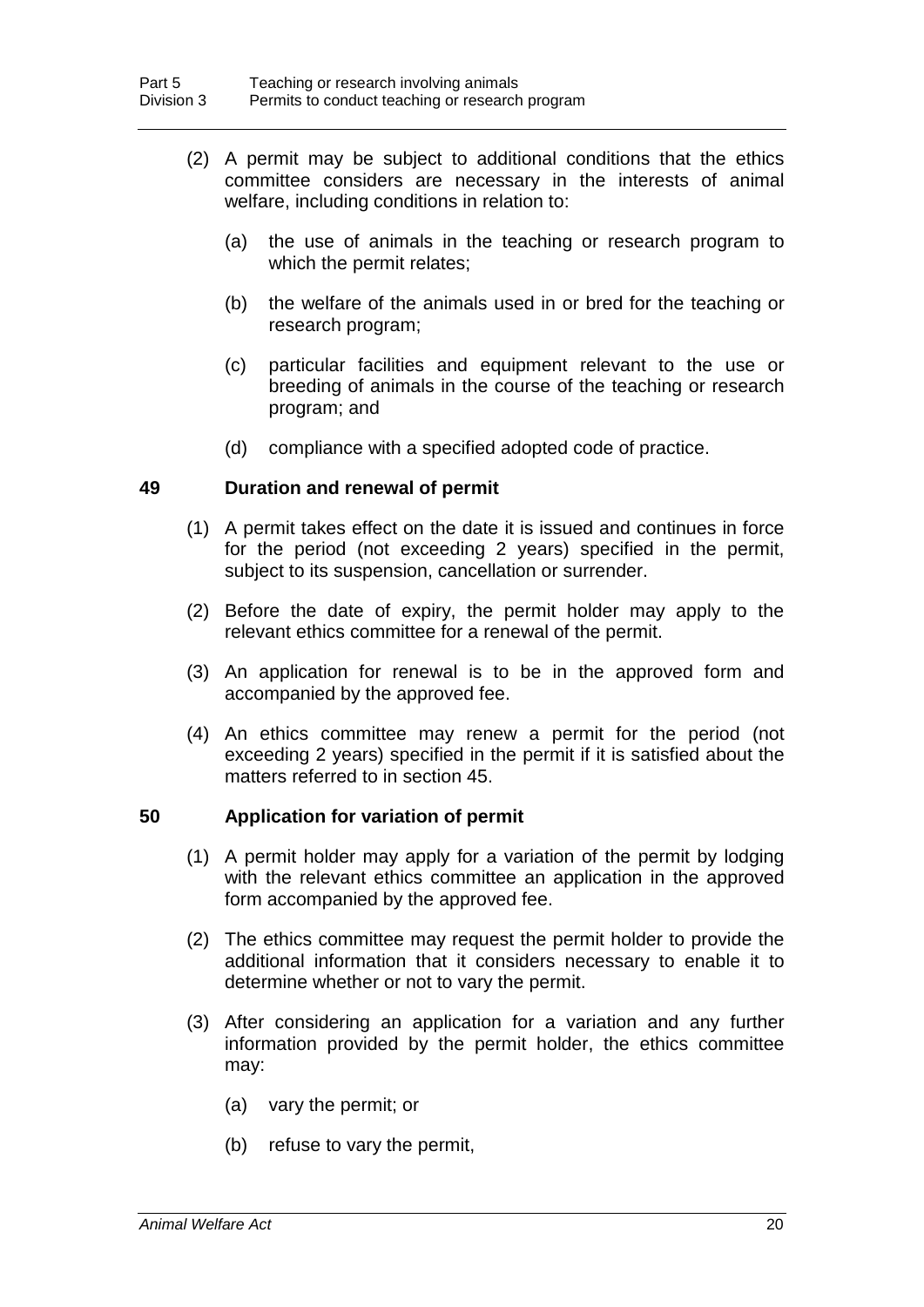if it believes on reasonable grounds that it is desirable in the interests of animal welfare to do so.

# **51 Variation of permit without application**

- (1) If an ethics committee believes on reasonable grounds that it is desirable in the interests of animal welfare to vary a permit, it may give the permit holder a notice in the approved form:
	- (a) specifying the proposed variations and the reason it is believed to be desirable; and
	- (b) inviting the permit holder to show cause, in writing and within a specified period, why the permit should not be varied as proposed.
- (2) On the expiry of the period specified in the notice, and after considering any representations made by the permit holder, the ethics committee may vary the permit if satisfied on reasonable grounds that it is desirable in the interests of animal welfare to do so.
- (3) If an ethics committee varies a permit:
	- (a) it must request the permit holder by written notice to lodge the permit with the ethics committee within the period specified in the notice;
	- (b) the permit holder must comply with the notice without delay; and
	- (c) the ethics committee must enter the variation on the permit and return it to the permit holder as soon as practicable.

# **52 Cancellation or suspension of permit**

- (1) If an ethics committee believes on reasonable grounds that it is desirable in the interests of animal welfare to cancel or suspend a permit, it may do so in accordance with this section.
- (2) The reasonable grounds on which a permit may be cancelled or suspended include the following:
	- (a) that the permit holder has been found guilty of an offence under this Act;
	- (b) that the ethics committee believes on reasonable grounds that the permit holder:
		- (i) obtained the permit improperly;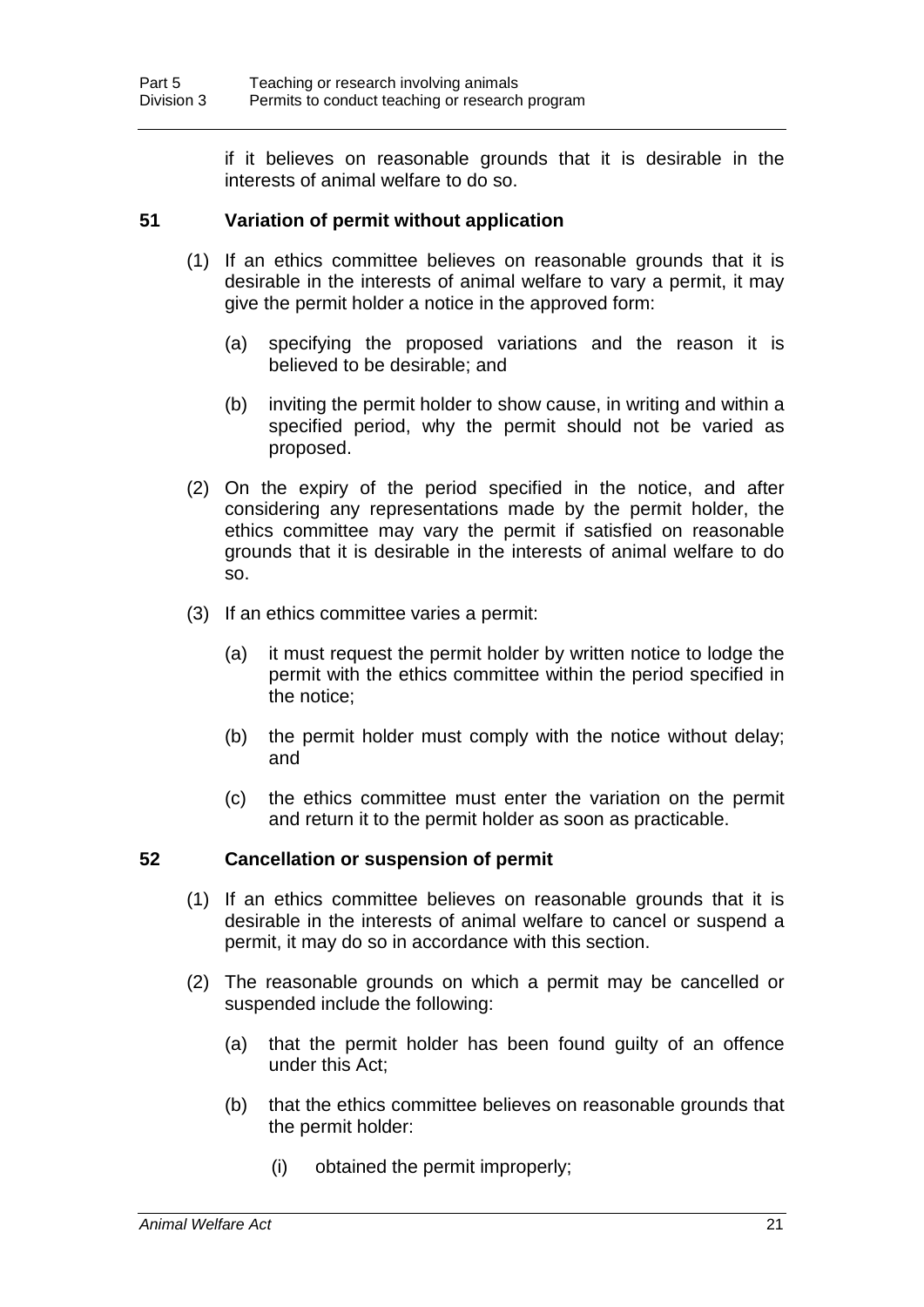- (ii) has failed to comply with a condition of the permit; or
- (iii) is not a fit and proper person to continue holding the permit.
- (3) The ethics committee must give the permit holder a written notice stating:
	- (a) that the ethics committee proposes to cancel or suspend the permit;
	- (b) in the case of a proposed cancellation the date on which the cancellation will come into effect;
	- (c) in the case of a proposed suspension the period of the suspension and the conditions the permit holder must comply with to avoid cancellation of the permit;
	- (d) the interests of animal welfare to be protected by the cancellation or suspension;
	- (e) the facts and circumstances on which the ethics committee's reasonable grounds of belief are based; and
	- (f) that the permit holder may show cause in writing, within the period specified in the notice, why the permit should not be cancelled or suspended.
- (4) If, after the expiry of the period specified in the notice and consideration of the permit holder's representations, the ethics committee is of the opinion that in the interests of animal welfare it is desirable to do so, it may:
	- (a) in the case of a proposed cancellation cancel the permit or suspend the permit for the period and on the conditions it considers appropriate; or
	- (b) in the case of a proposed suspension suspend the permit for the period and on the conditions it considers appropriate.
- (5) The ethics committee must give the permit holder a written notice of a cancellation or suspension.

### **53 Surrender of permit**

A permit holder may surrender a permit at any time before its expiry by lodging with the relevant ethics committee a written notice of the surrender accompanied by the permit.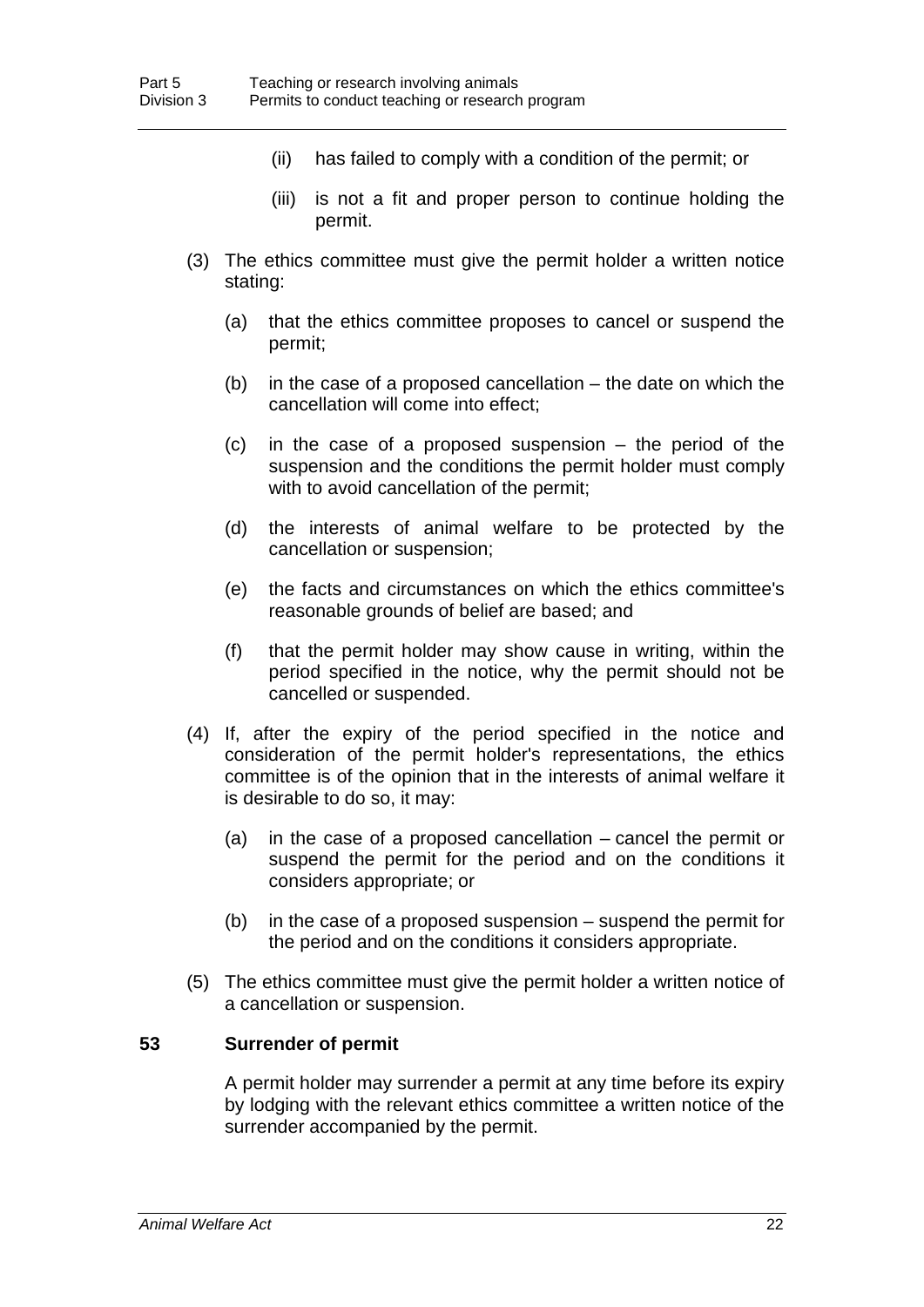# **54 Cessation of permit**

- (1) A permit ceases to have effect during a period when the relevant licence is of no effect due to expiry, suspension, cancellation or surrender.
- (2) In subsection (1), *relevant licence* means the licence issued in respect of the licensed premises where the permit holder is permitted to conduct a teaching or research program.

# **55 Appeals**

- (1) A person aggrieved by a decision of an ethics committee:
	- (a) to vary, cancel or suspend a permit; or
	- (b) refusing to grant, renew or vary a permit,

may appeal to the Authority against the decision.

- (2) In determining the appeal, the Authority may make the determination it considers appropriate, including any of the following:
	- (a) affirming, varying or setting aside the decision of the ethics committee;
	- (b) substituting its own decision for that of the ethics committee.

# **Part 6 Enforcement**

# **Division 1 Preliminary**

# **56 Interpretation**

(1) In this Part, unless the contrary intention appears:

*authorised person* means an inspector or officer.

*occupier* means the occupier of premises or the person in charge of premises.

(2) A reference in this Part to occupier includes a reference to a person who is believed by an authorised person, on reasonable grounds, to be the occupier of premises or the person in charge of premises.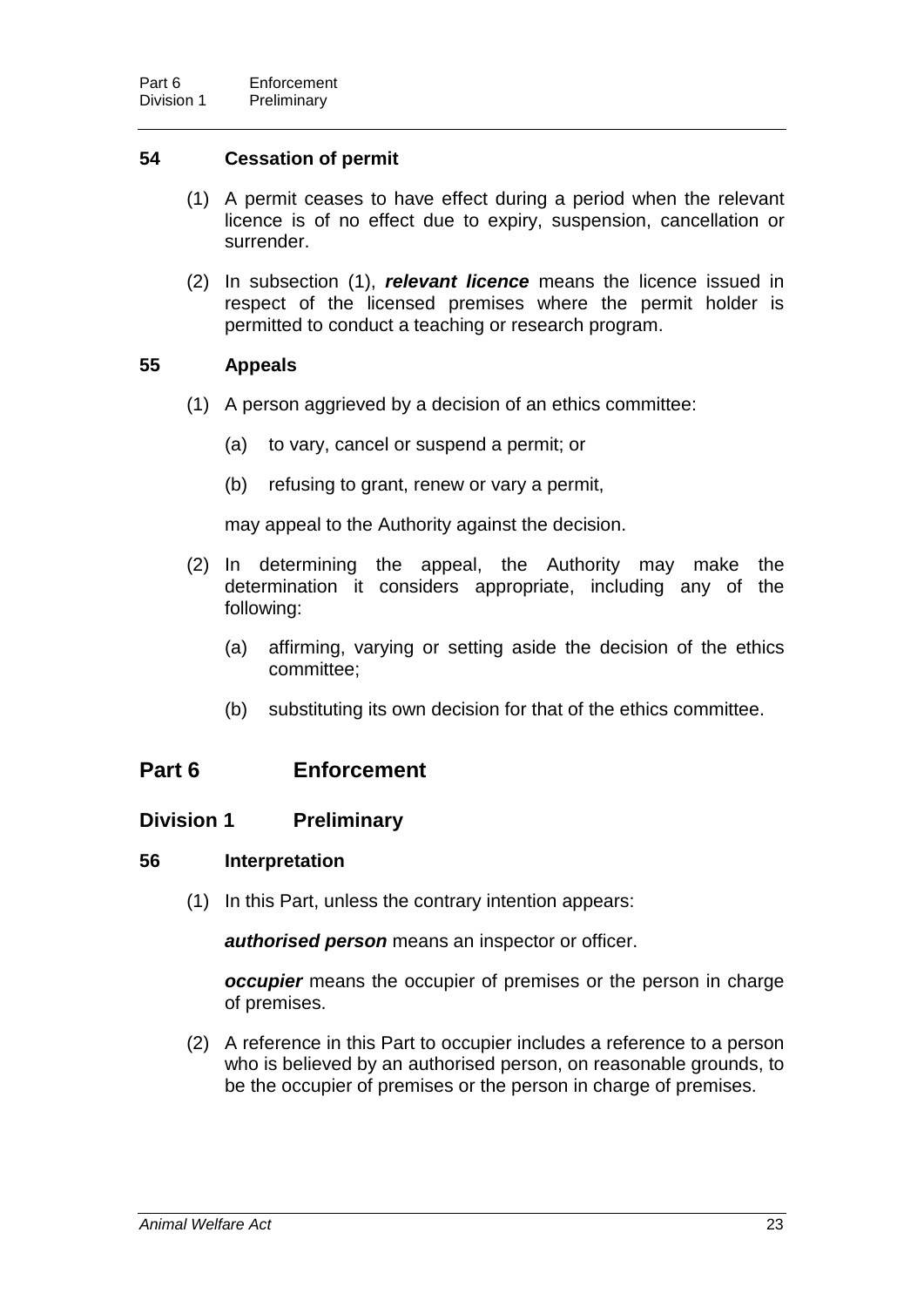- (3) For the purposes of this Part, an animal or thing is connected with an offence if:
	- (a) it is an animal or thing in respect of which an offence is being or has been committed;
	- (b) it will provide evidence of the commission of an offence; or
	- (c) it was used or is intended to be used for the purpose of committing an offence.

# **Division 2 Animal welfare inspectors and animal welfare officers**

# **57 Appointment of inspectors**

- (1) The Authority may appoint, in writing, persons to be animal welfare inspectors.
- (2) An appointment under subsection (1) may be for a specified period and may be subject to conditions specified in the instrument of appointment.
- (3) Each member of the Police Force has the powers and functions of an inspector under this Act.

# **58 Appointment of officers**

- (1) The Authority may appoint, in writing, persons who are veterinarians to be animal welfare officers.
- (2) An appointment under subsection (1) may be for a specified period and may be subject to conditions specified in the instrument of appointment.

# **59 Identity cards**

- (1) The Authority must issue to each person appointed to be an inspector or officer an identity card containing:
	- (a) the person's name and photograph;
	- (b) the person's signature verified by the signature of the Authority; and
	- (c) the date on which the identity card was issued and on which it is due to expire (if applicable).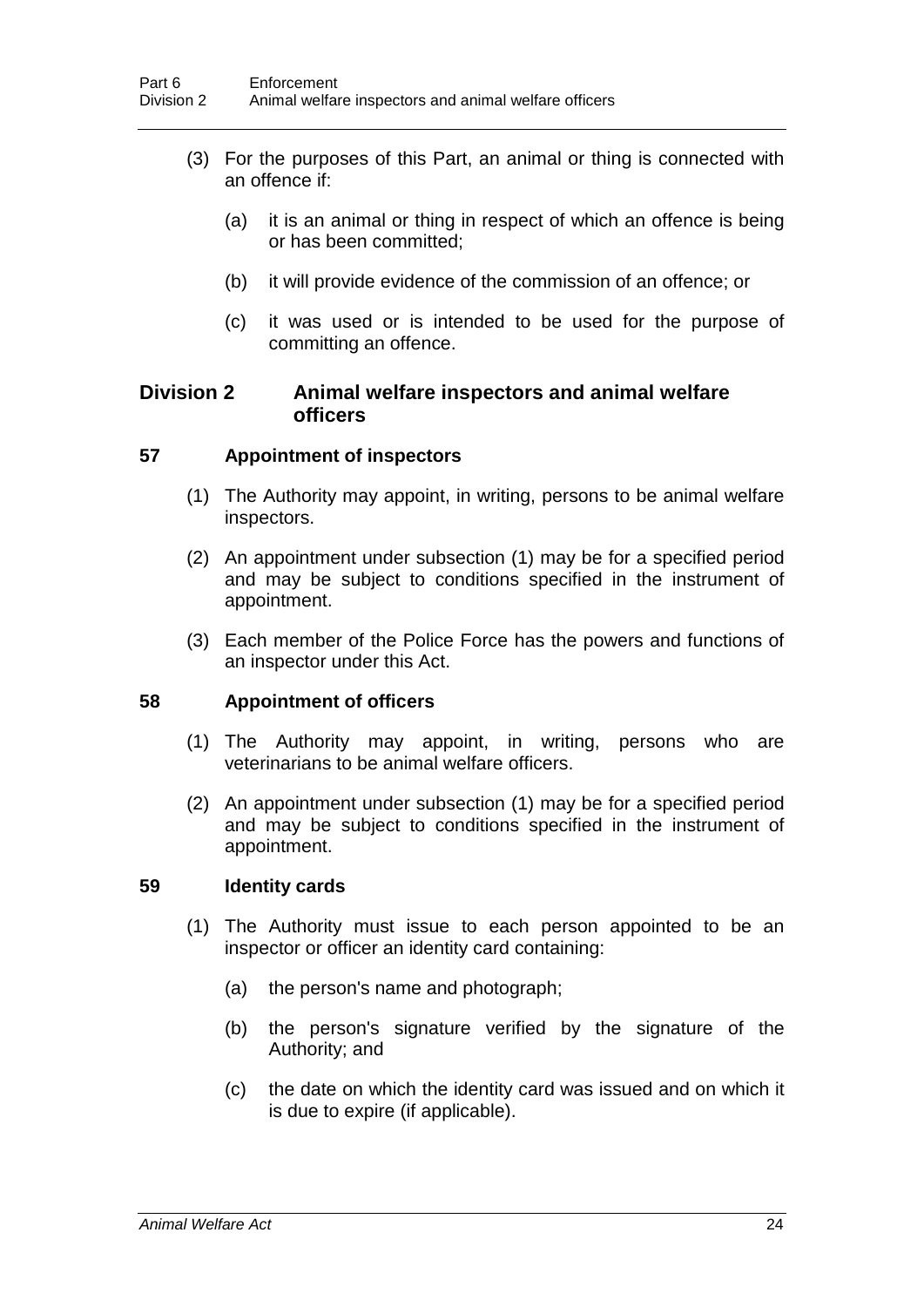- (2) An authorised person issued with an identity card is not entitled to remain in or on premises if, when requested to do so, he or she does not show the identity card to the occupier.
- (3) An authorised person must return his or her identity card to the Authority as soon as practicable after he or she ceases to be an authorised person.

Penalty: 10 penalty units.

#### **60 General powers and functions of authorised person**

- (1) An authorised person may exercise a power conferred or perform a function imposed on the authorised person by or under this Act if he or she believes on reasonable grounds that it is necessary or desirable for the purposes of this Act to do so.
- (2) An authorised person (other than a member of the Police Force) is subject to the directions of the Authority when exercising a power or performing a function under this Act.

#### **61 Power to require name and address**

An authorised person may require a person to provide his or her name and address for the purposes of this Act.

# **62 Power of entry**

- (1) In this section, *premises* means:
	- (a) in relation to the exercise of a power by an inspector:
		- (i) any premises (other than a vehicle) that the inspector believes on reasonable grounds are not licensed premises; or
		- (ii) if the power is exercised in relation to a vehicle  $-$  a vehicle that is not connected with licensed premises; or
	- (b) in relation to the exercise of a power by an officer:
		- (i) any premises (other than a vehicle) that the officer believes on reasonable grounds are licensed premises; or
		- (ii) if the power is exercised in relation to a vehicle a vehicle that is connected with licensed premises.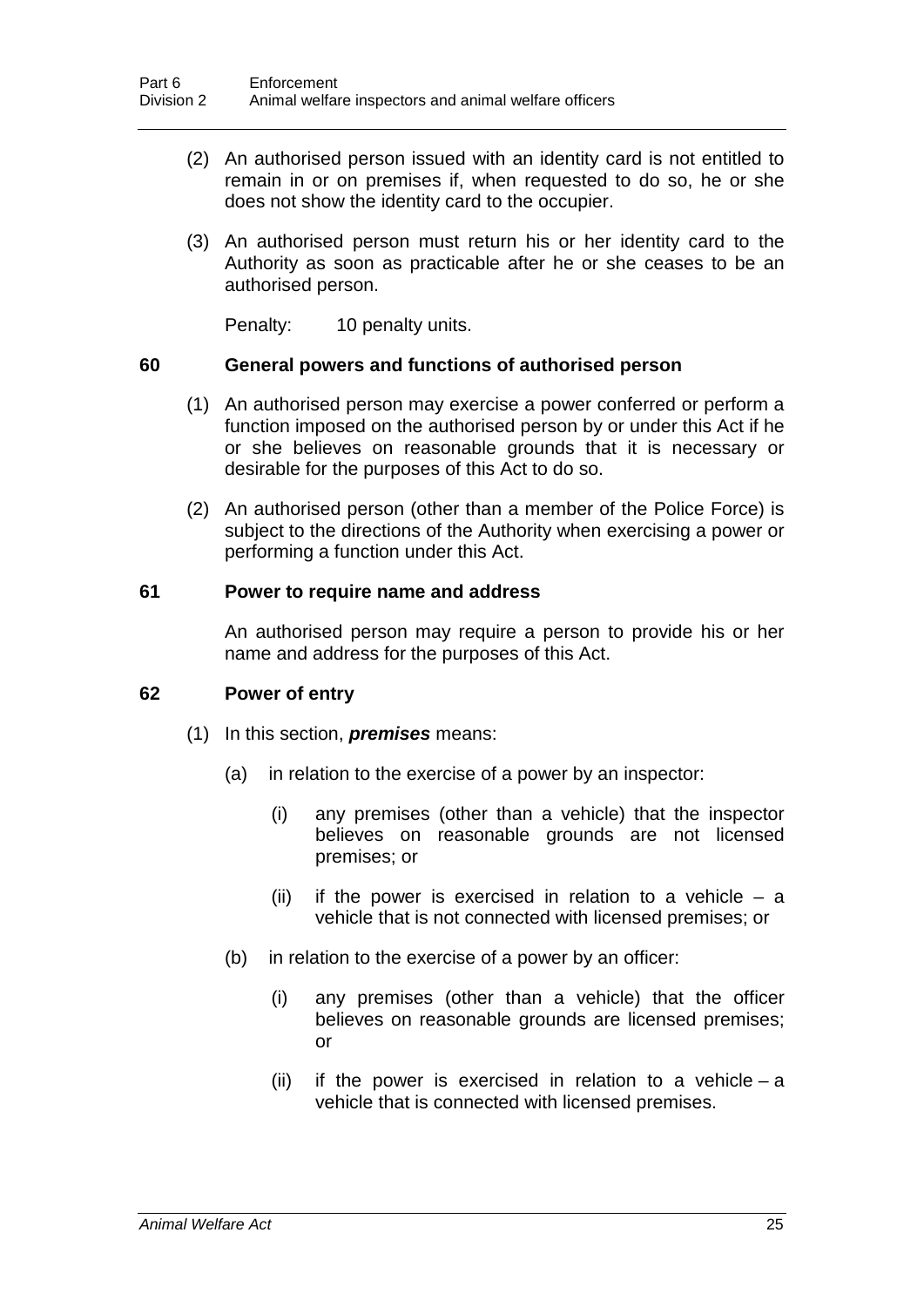- (2) An authorised person may enter premises in accordance with this section for the purpose of:
	- (a) exercising the power of inspection under section 66; or
	- (b) exercising a power to alleviate an animal's suffering under section 67.
- (3) An authorised person must give an occupier 7 days notice of the authorised person's intention to enter the occupier's premises for the purpose of an inspection unless the authorised person believes on reasonable grounds there is in or on the premises an animal or thing connected with an offence.
- (4) An authorised person may enter premises:
	- (a) with the consent of the occupier obtained in accordance with section 63;
	- (b) in pursuance of a search warrant issued in accordance with section 64; or
	- (c) if the authorised person believes on reasonable grounds that the circumstances are so serious and urgent as to require the immediate exercise of a power under section 66 or 67 – without the occupier's consent or the authority of a search warrant, and with the assistance and using the force that is reasonable.
- (5) An inspector is not entitled to enter:
	- (a) licensed premises unless accompanied by an officer; or
	- (b) an abattoir unless he or she is a veterinarian or is accompanied by an officer or veterinarian.
- (6) An officer is not entitled to enter premises that are not licensed premises unless he or she is accompanied by an inspector.
- (7) If an authorised person exercises a power under subsection (2) in respect of a vehicle, he or she may stop and detain the vehicle for that purpose.
- (8) In subsection (5), *abattoir* means an establishment within the meaning of the *Meat Industries Act* to which a licence under that Act permitting the slaughter of an animal relates.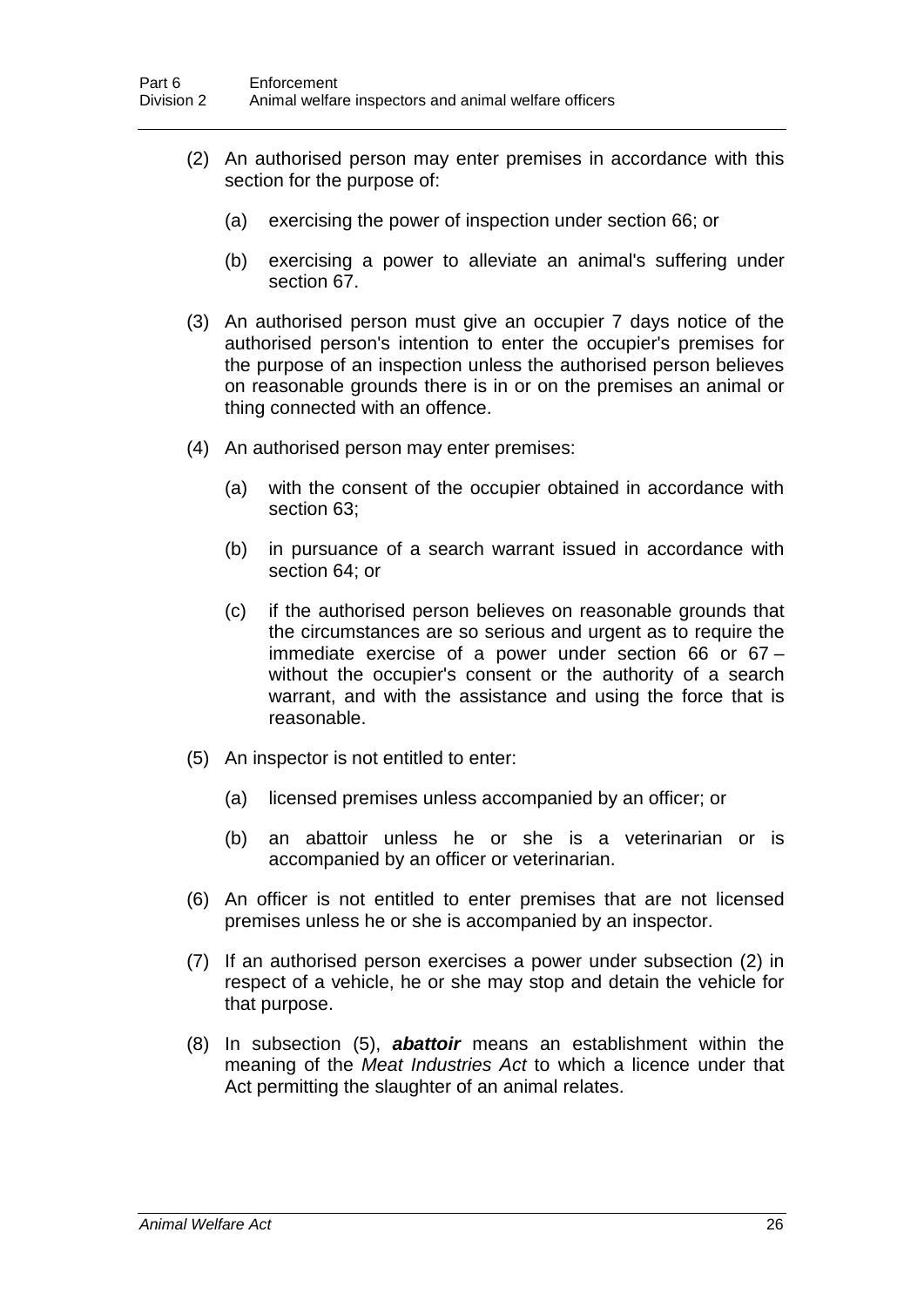# **63 Consent to entry**

- (1) An authorised person seeking an occupier's consent to the authorised person's entry into or onto the occupier's premises must:
	- (a) show the authorised person's identity card to the occupier;
	- (b) give the occupier the reasons why entry is sought; and
	- (c) inform the occupier that he or she may refuse to give that consent.
- (2) If an authorised person obtains consent from an occupier to enter premises, the authorised person must ask the occupier to sign a notice of consent in an approved form.
- (3) If it is material in a proceeding for a court to be satisfied that an occupier consented to an entry under this Division, and a notice of consent is not produced in evidence, the court may presume, in the absence of evidence to the contrary, that the occupier did not give consent.
- (4) This section does not apply to members of the Police Force.

### **64 Search warrants**

- (1) An authorised person may apply to a Justice, by information on oath, for a search warrant if the authorised person believes on reasonable grounds that:
	- (a) an offence against this Act or the Regulations is about to be, is being or has been committed in or on premises;
	- (b) there is in or on premises, an animal or thing connected with an offence; or
	- (c) there is in or on premises an animal referred to in section 67.
- (2) An inspector is entitled to apply for a search warrant only in respect of premises that are not licensed premises.
- (3) An officer is entitled to apply for a search warrant only in respect of licensed premises.
- (4) A Justice may issue a search warrant if satisfied about the matters set out in the information.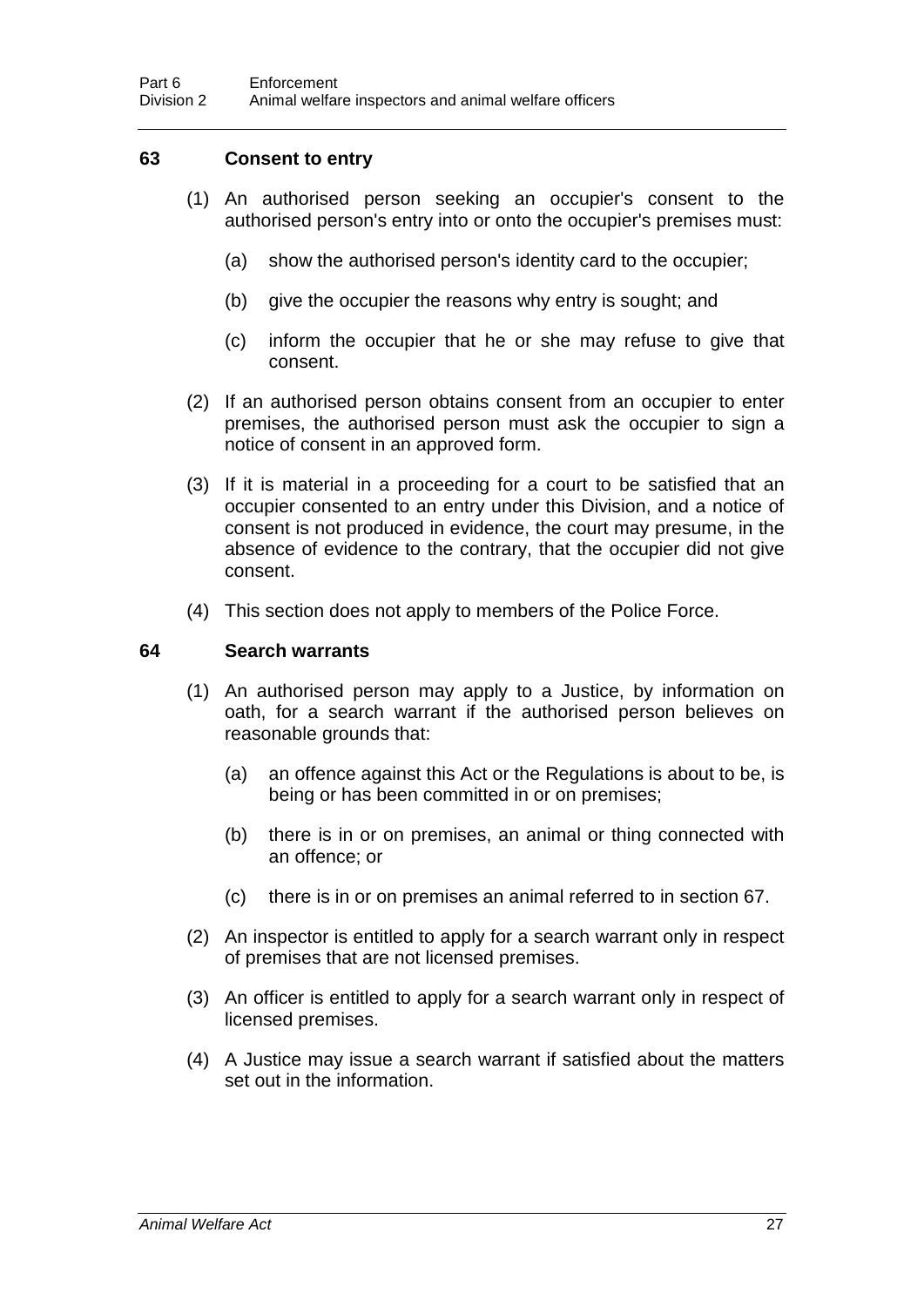- (5) A search warrant authorises the authorised person named in the warrant and any other person assisting the authorised person, with force if necessary, to enter the premises and do anything referred to in section 66 or 67.
- (6) A search warrant is to:
	- (a) state the purpose for which it is issued;
	- (b) state the nature of the offence or contravention in respect of which the entry is authorised;
	- (c) specify the hours during which entry to the premises is authorised, or state that the entry is authorised at any time of the day or night;
	- (d) include a description of the kinds of things or animals in relation to which the powers of the officer may be exercised; and
	- (e) specify the date on which the warrant ceases to have effect, which is to be not later than 30 days after the date on which it is issued.

# **65 Entry onto Aboriginal land**

If it is necessary or convenient for an authorised person to go onto land for the purpose of exercising a power under this Act, he or she may do so for that purpose despite:

- (a) the land being Aboriginal land within the meaning of the *Aboriginal Land Act*; and
- (b) the authorised person not holding a permit under that Act to enter or remain on the land.

#### **66 Power of inspection etc.**

An authorised person who enters premises under this Division may take any of the following actions:

- (a) examine any animal in or on the premises;
- (b) inspect the premises and any thing in or on the premises;
- (c) take copies of, or extracts from, documents in or on the premises;
- (d) take photographs or make films or videotapes of the premises or animals or things in or on the premises;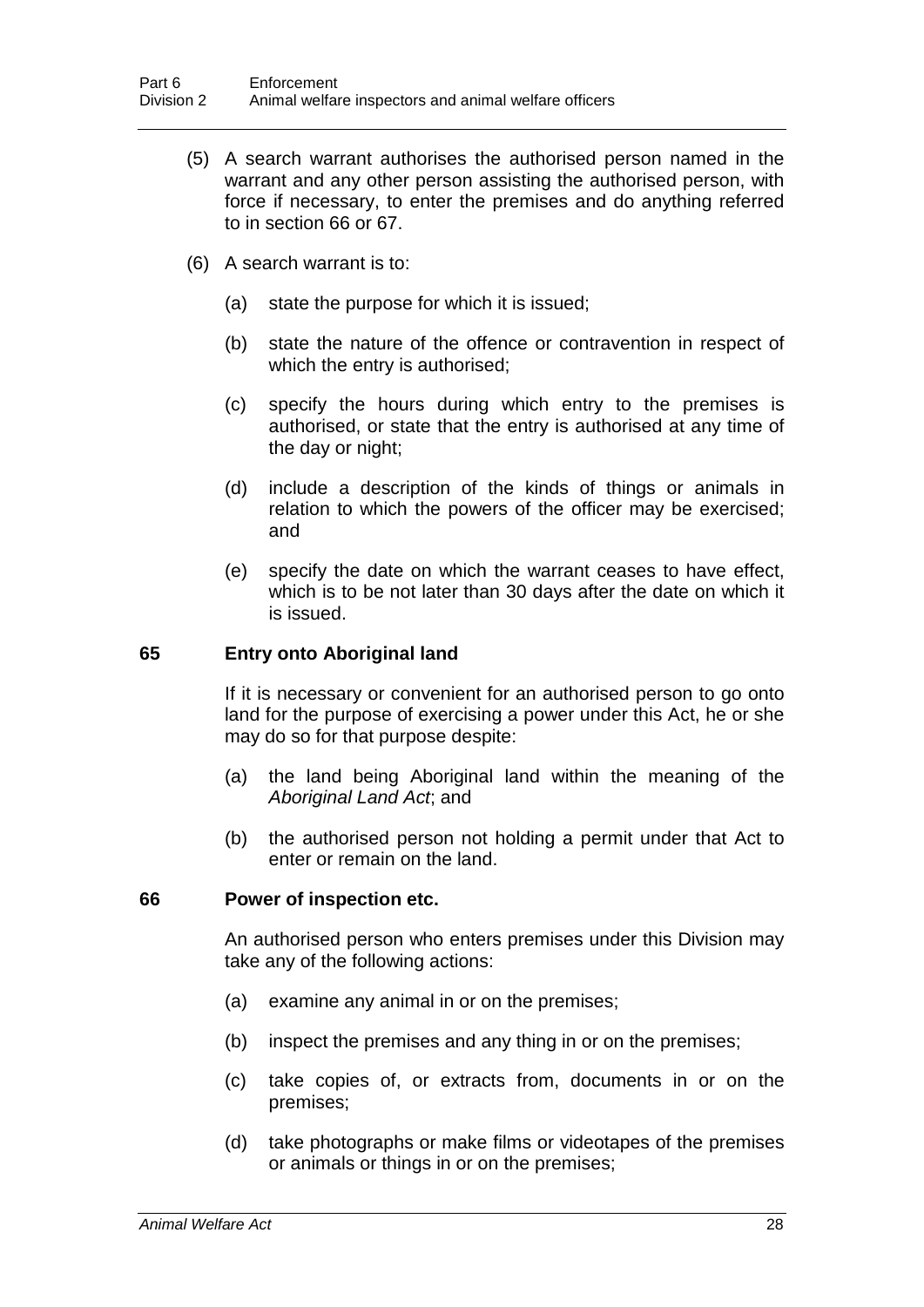- (e) seize animals or things that the authorised person believes on reasonable grounds to be connected with an offence;
- (f) require a person in or on the premises to give the authorised person all reasonable assistance to enable the authorised person to exercise his or her powers under this section;
- (g) ask questions of persons in or on the premises if the authorised person considers it reasonable to enable him or her to exercise powers under this section.

# **67 Power to alleviate suffering**

- (1) If an authorised person believes on reasonable grounds that:
	- (a) an animal has not been provided with appropriate or sufficient food or drink during the previous 24 hours;
	- (b) an animal is so severely injured, overworked, diseased or in such a physical condition that it is necessary for the animal to be provided with veterinary treatment; or
	- (c) an animal is being treated in a manner that is likely to cause it suffering,

the authorised person may take the action he or she believes is necessary to alleviate the animal's suffering.

- (2) The action that may be taken under subsection (1) includes any of the following:
	- (a) providing the animal with food or drink;
	- (b) seizing the animal and removing it to a place the authorised person considers appropriate;
	- (c) giving a person in charge of the animal a written notice requiring the person:
		- (i) to provide the animal with the specified rest, food, drink, shelter or treatment that is necessary in the interests of the animal's welfare; and
		- $(ii)$  if necessary  $-$  to obtain veterinarian treatment for the animal within the specified period that is reasonable in the circumstances.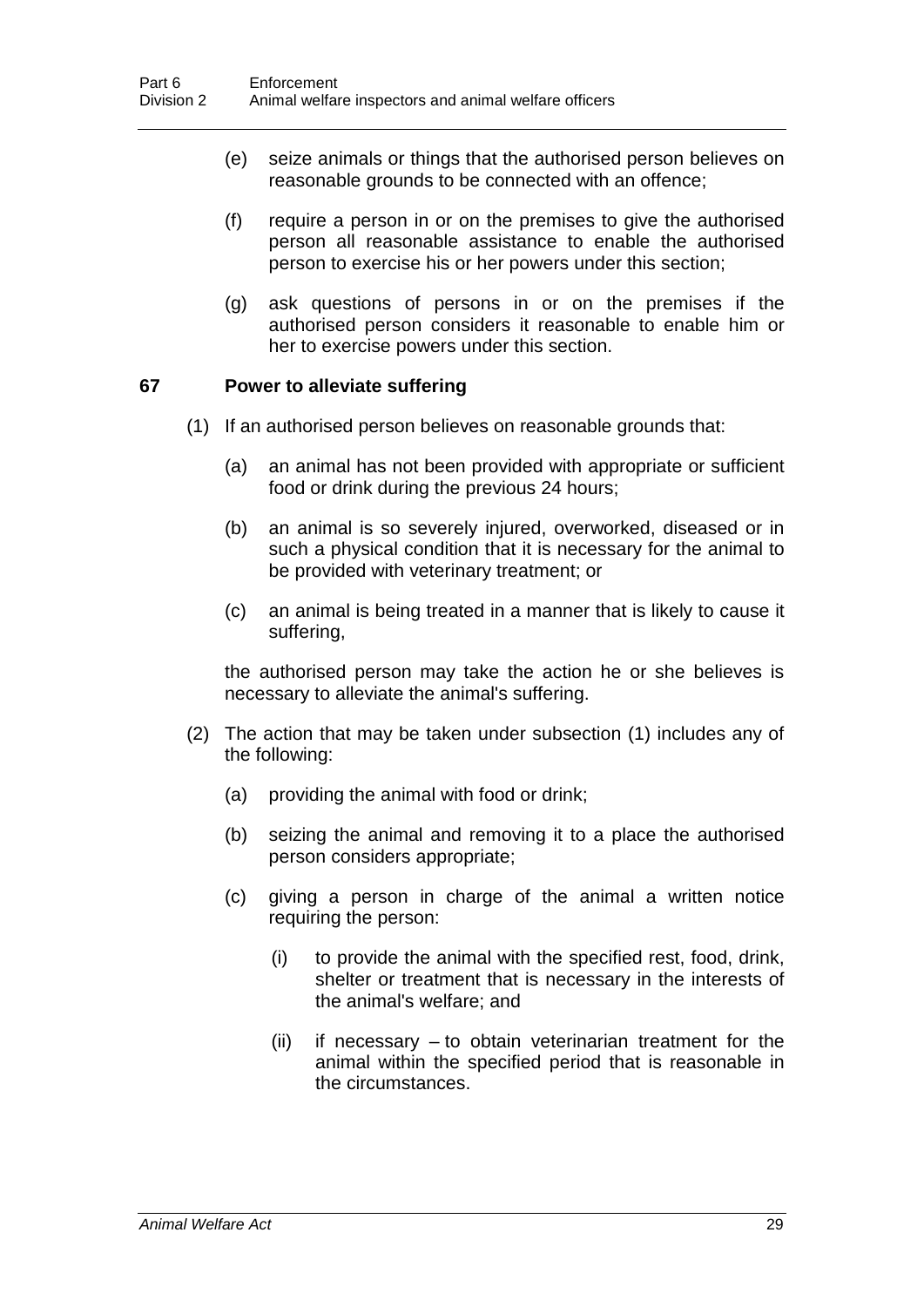(3) A person must comply with a requirement in a notice given under subsection (2)(c).

Penalty: 50 penalty units or imprisonment for 6 months.

- (4) Subject to subsection (6), if an authorised person is of the opinion that:
	- (a) an animal is so severely injured, diseased or in such a poor physical condition that it is cruel to keep it alive; and
	- (b) the animal:
		- (i) is not about to be destroyed; or
		- (ii) is about to be destroyed in a manner that will inflict unnecessary suffering on it,

the authorised person may destroy the animal, or cause it to be destroyed, in a manner that causes it to die quickly and without unnecessary suffering.

- (5) In exercising a power under subsection (4), an authorised person may first remove the animal to a place he or she thinks is suitable for the purpose.
- (6) An inspector may exercise a power under subsection (4) only with the consent of a person in charge of the animal unless:
	- (a) after making reasonable enquiries the inspector is unable to locate the person; or
	- (b) the inspector is a veterinarian.
- (7) An authorised person who exercises a power under this section is entitled to be paid by the person in charge of the animal the reasonable costs incurred in exercising the power and may recover those costs in a court of competent jurisdiction as a debt owed to the authorised person.

# **68 Reports**

(1) In this section, *commercial premises* means premises used for or in connection with the sale or transportation of animals or other commercial purposes in relation to animals.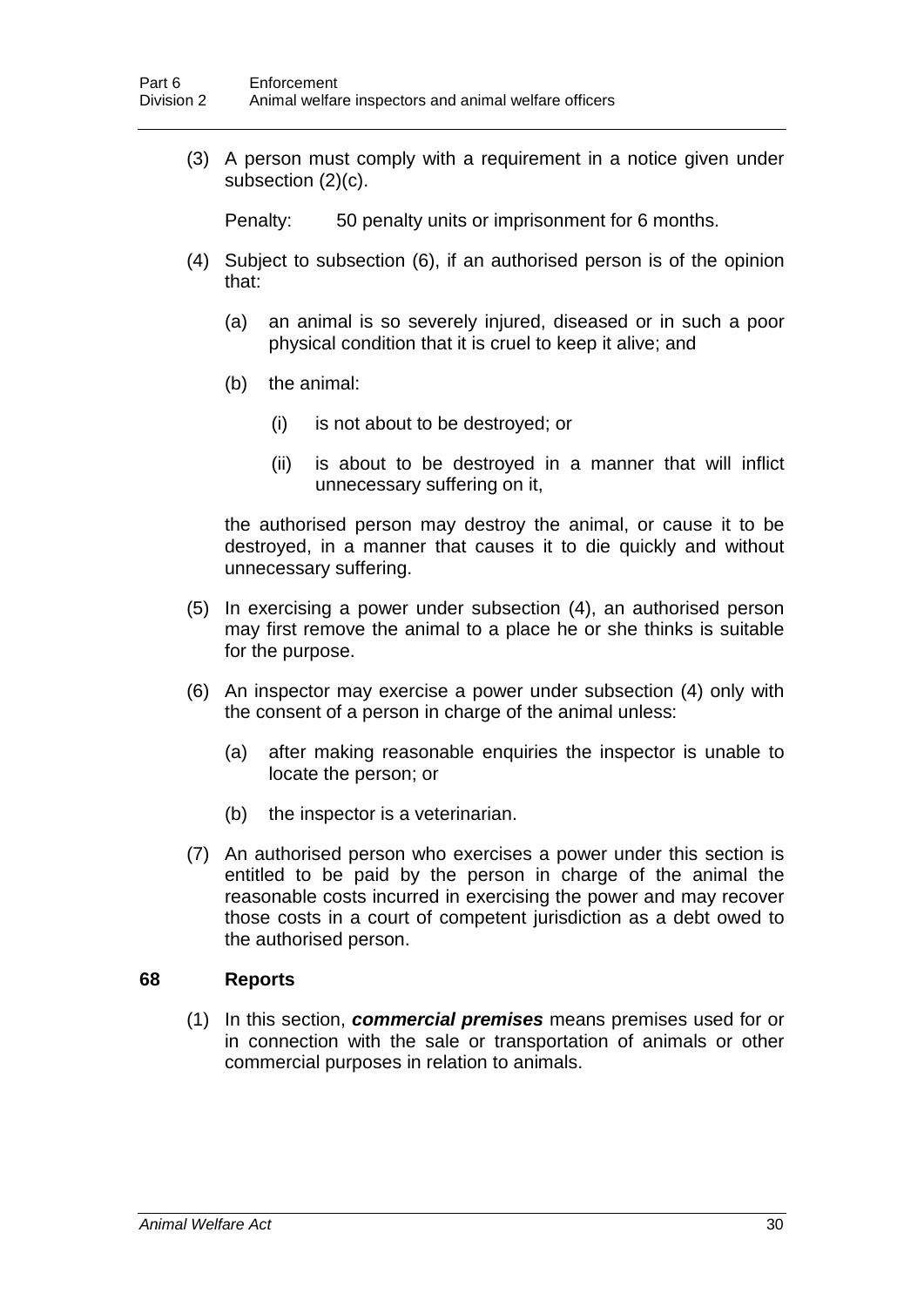- (2) If, after giving 7 days notice and with the occupier's consent, an authorised person enters commercial premises or licensed premises for the purpose of inspecting the premises under section 66, the authorised person must provide the occupier with a written report of the inspection.
- (3) The report is to be provided not later than 30 days after the date of the inspection and is to contain:
	- (a) a description of the inspection and the action taken by the authorised person or the Authority as a result of the inspection;
	- (b) comments about other matters connected with the welfare of animals kept in or on the premises that are reasonably requested by the occupier; and
	- (c) other comments connected with the welfare of the animals kept in or on the premises that the authorised person considers appropriate.

# **Part 7 Animal Welfare Advisory Committee**

#### **69 Establishment**

- (1) The Minister must, in writing, establish the Animal Welfare Advisory Committee.
- (2) The Advisory Committee is to be constituted in accordance with the Regulations.

# **70 Functions**

The functions of the Advisory Committee include the following:

- (a) advising the Minister about animal welfare legislation and other matters relevant to animal welfare;
- (b) investigating and reporting on matters relevant to animal welfare referred to it by the Minister;
- (c) participating in the development of codes of practice and the review of adopted codes of practice;
- (d) providing advice to bodies, organisations or the general community on programs for the improvement of community awareness about animal welfare;
- (e) any other functions prescribed by the Regulations.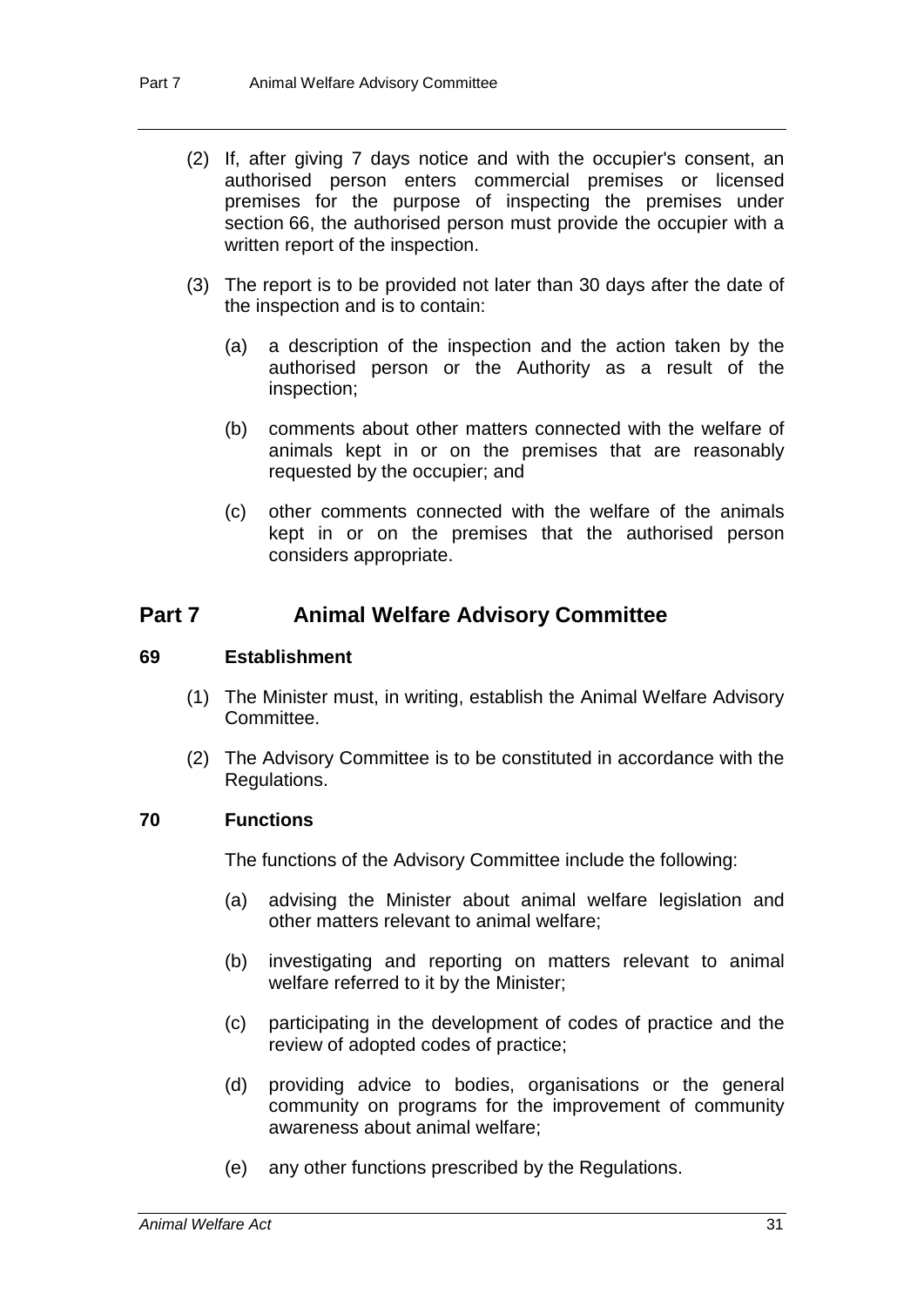# **Part 8 Miscellaneous**

# **Division 1 Offences etc.**

# **71 Time for commencing proceeding**

Despite anything to the contrary in another law in force in the Territory, proceedings in respect of an offence under this Act are to be commenced not later than 12 months after the date on which it is alleged the offence occurred.

# **72 Obstruction**

A person must not hinder or obstruct the Authority, an inspector, officer or veterinarian in the exercise of powers or performance of functions under this Act.

Penalty: 50 penalty units or imprisonment for 6 months.

# **73 False information**

A person must not knowingly provide to the Authority, an inspector, officer or veterinarian false information in relation to an offence under this Act.

Penalty: 50 penalty units or imprisonment for 6 months.

# **74 Aiding and abetting**

A person who aids, abets, counsels or procures, or by act or omission is in any way directly or indirectly concerned in or a party to, the commission of an offence under this Act or the Regulations is taken to have committed that offence and is liable to the penalty for the offence.

# **75 Penalties**

- (1) A person who contravenes or fails to comply with this Act or a direction, restriction, requirement or condition given, made or imposed under this Act is guilty of an offence.
- (2) A person guilty of an offence under this Act for which no other penalty is prescribed is, on a finding of guilt, liable to a penalty not exceeding 100 penalty units or imprisonment for 12 months.
- (3) A person found guilty of an offence under this Act is liable to an additional penalty not exceeding 5 penalty units for each day after the first day on which the offence continues.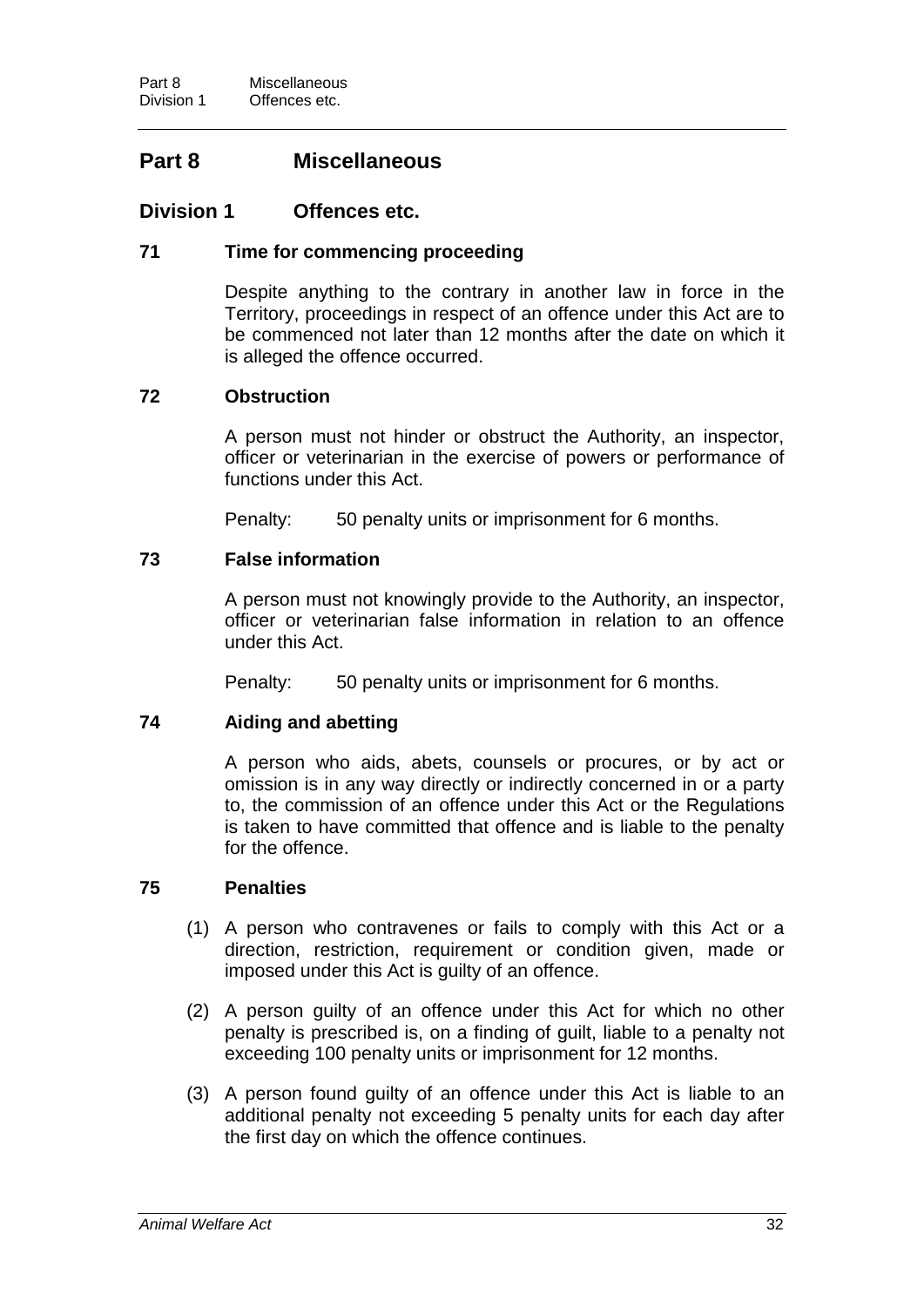# **76 Orders in addition to penalty**

- (1) This section applies if:
	- (a) a court has found a person in charge of an animal guilty of an offence in respect of the animal; and
	- (b) the court is satisfied that, unless an order is made under this section, the person would be likely to commit a further offence in respect of the animal or any other animal.
- (2) If this section applies, the court may, in addition to the penalty it may otherwise impose, make the orders it considers appropriate in respect of the disposal of:
	- (a) the animal in relation to which the offence was committed; or
	- (b) any other animal of which the person is in charge.
- (3) If a court makes an order under subsection (2), it may make a further order that the person must not, within the period specified in the order:
	- (a) purchase, acquire or take possession of an animal; or
	- (b) have an animal in or on the person's premises.
- (4) A person must comply with and not contravene an order made under subsection (2) or (3).

Penalty: 50 penalty units or imprisonment for 6 months.

- (5) If a court makes an order under subsection (2), it may make a further order:
	- (a) that the person found guilty of the offence must pay to a specified person the costs incurred in disposing of the animal; or
	- (b) providing for the distribution of the proceeds from the disposal of the animal.
- (6) The costs or proceeds referred to in subsection (5) may be recovered in a court of competent jurisdiction as a debt owed to the person entitled to the costs or proceeds.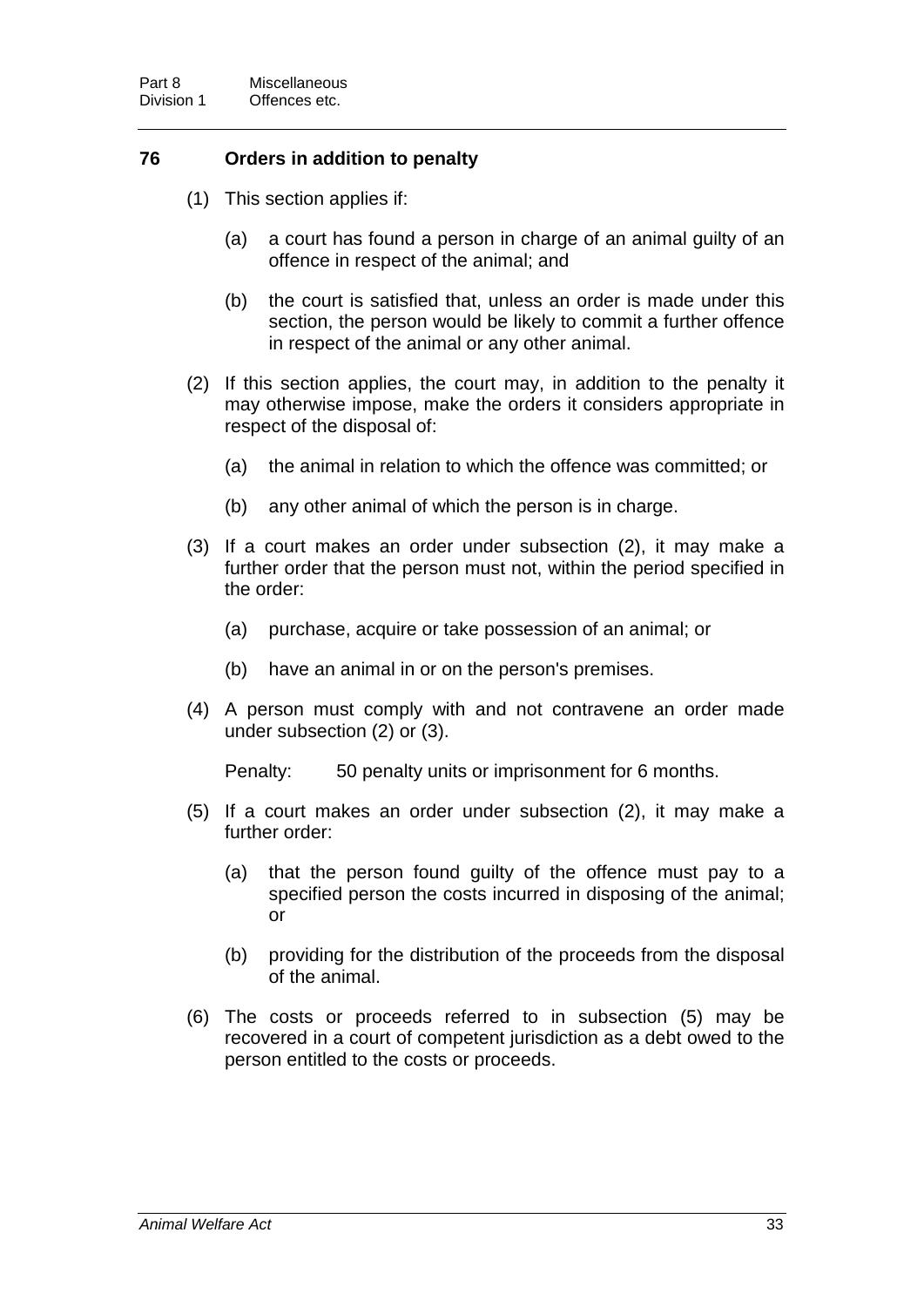# **77 Appropriation of penalties**

- (1) In this section, *approved body* means an incorporated body formed and carried on for purposes relating to animal welfare and approved by the Minister, by notice in the *Gazette*, for the purposes of this section.
- (2) If on the prosecution of an offence against this Act by an approved body, the defendant pays to the court an amount of money that the court ordered to be paid, the amount must be paid by the court to the approved body.
- (3) If in accordance with the *Fines and Penalties (Recovery) Act*, an amount of money is paid to the Fines Recovery Unit in respect of an infringement notice issued by a person who is an employee or a member of an approved body, the Fines Recovery Unit must pay to the approved body the infringement penalty and the prescribed costs, if any, of issuing a courtesy letter under the *Fines and Penalties (Recovery) Act* in respect of the infringement notice.

# **78 Infringement notices**

The Regulations may provide for the payment of a prescribed amount instead of a penalty that may otherwise be imposed for an offence against this Act or regulations made under this Act and for the service of a notice relating to the payment of the amount on a person alleged to have committed the offence and the particulars to be included in the notice.

# **79 Defences**

- (1) It is a defence to a prosecution for an offence under this Act if the defendant establishes that the act or omission constituting the offence, or an element of the offence, was:
	- (a) in accordance with an adopted code of practice; or
	- (b) for the purpose of alleviating the suffering of an animal and was reasonable in the circumstances.
- (2) It is not a defence to a prosecution for an offence under this Act that the act or omission constituting the offence, or an element of the offence, was in accordance with cultural, religious or traditional practices.

# **80 Indemnity**

The Authority, an inspector, officer or veterinarian is not personally liable for or in relation to a matter or thing done in good faith in pursuance of and for the purposes of this Act.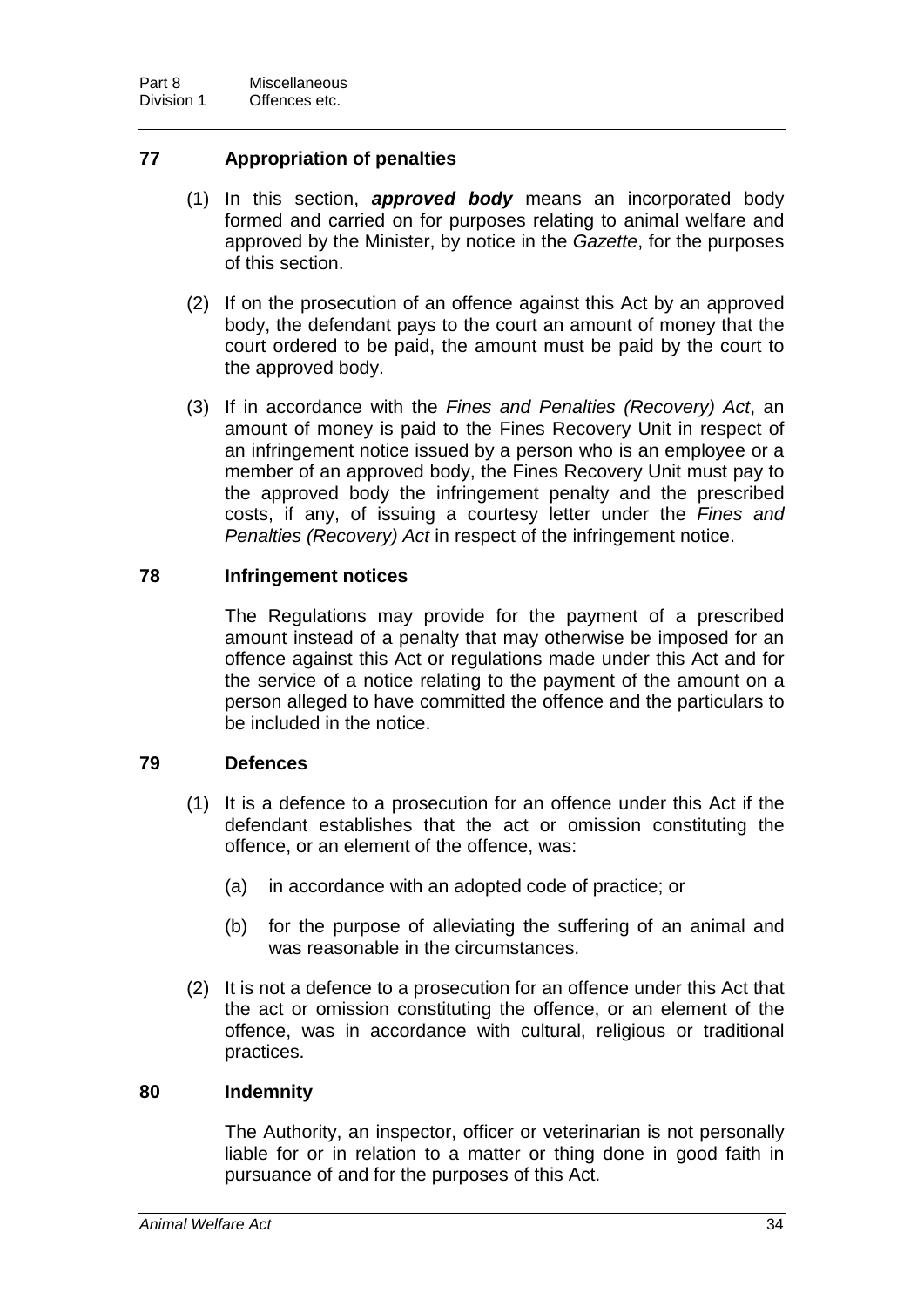# **Division 2 General**

# **81 Exemptions**

- (1) The Minister may, by notice in the *Gazette*:
	- (a) exempt a person or class of persons from complying with this Act or the Regulations or a specified provision of this Act or the Regulations; or
	- (b) provide that this Act or the Regulations or a specified provision of this Act or the Regulations does not apply to or in relation to an animal or class of animals.
- (2) The notice may specify the circumstances, whether generally or in a particular case, in which an exemption made under subsection (1) is to apply.

# **82 Regulations**

The Administrator may make regulations, not inconsistent with this Act, prescribing matters:

- (a) required or permitted by this Act to be prescribed; or
- (b) necessary or convenient to be prescribed for carrying out or giving effect to this Act.

# **83 Repeal**

The *Prevention of Cruelty to Animals Act* (No. 18 of 1935, No. 14 of 1963 and No. 1 of 1967) is repealed.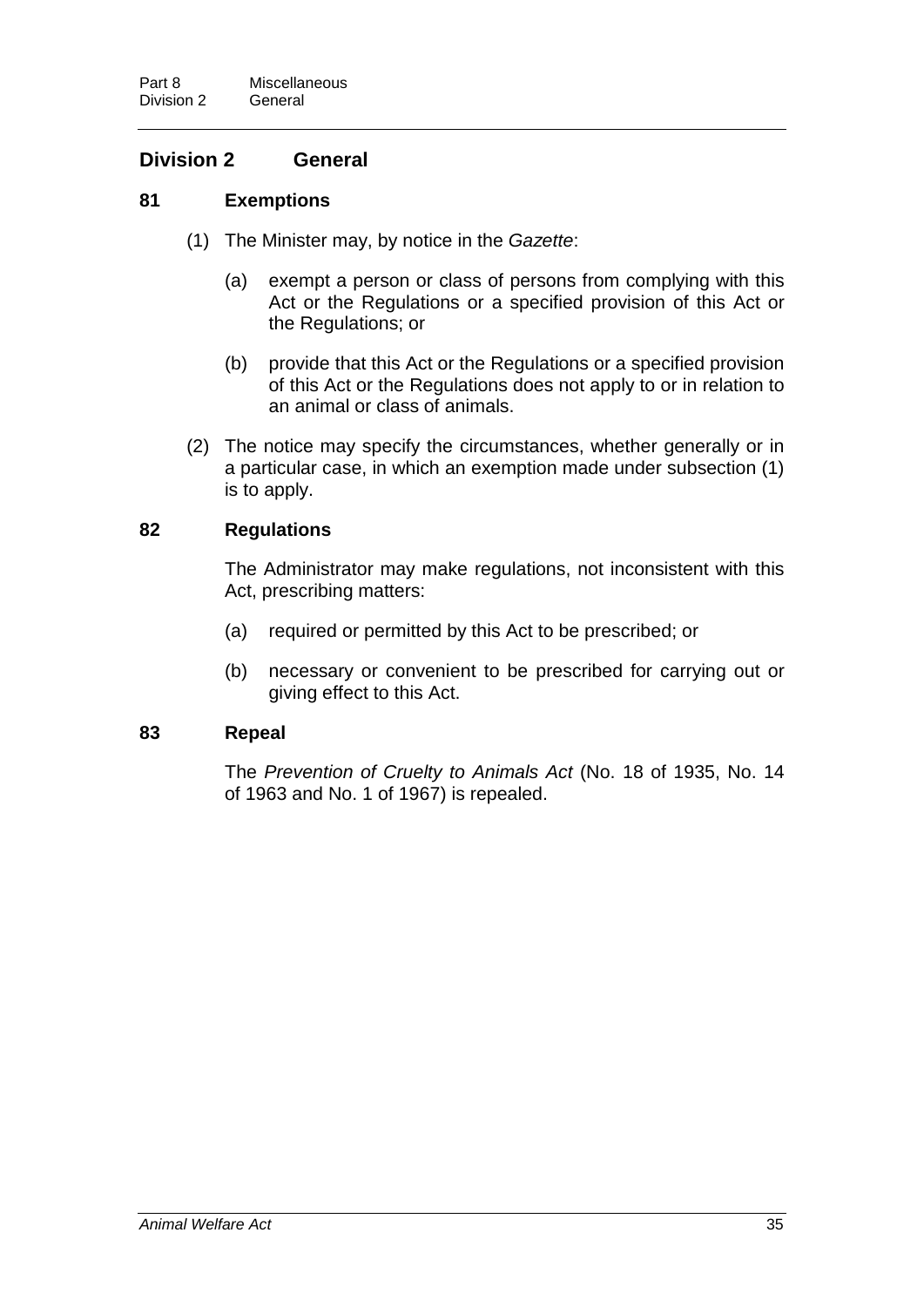### **ENDNOTES**

**1 KEY**

Key to abbreviations

| $amd = amended$         | $od = order$                        |
|-------------------------|-------------------------------------|
| $app = appendix$        | $om = omitted$                      |
| $bl = by-law$           | $pt = Part$                         |
| $ch = Chapter$          | $r =$ regulation/rule               |
| $cl = clause$           | $rem = remainder$                   |
| div = Division          | renum = renumbered                  |
| $exp = expires/expired$ | $rep = repeated$                    |
| $f =$ forms             | $s = section$                       |
| Gaz = Gazette           | $sch = Schedule$                    |
| $h dg =$ heading        | $sdiv = Subdivision$                |
| ins = inserted          | <b>SL = Subordinate Legislation</b> |
| It = $long$ title       | $sub =$ substituted                 |
| $nc = not commenced$    |                                     |

# **2 LIST OF LEGISLATION**

# *Animal Welfare Act 1999* **(Act No. 44, 1999)**

Assent date 10 November 1999<br>Commenced 27 March 2000 (Ga 27 March 2000 (*Gaz* S13, 27 March 2000, p 1)

#### *Statue Law Revision Act 2001* **(Act No. 3, 2001)**

| Assent date | 22 March 2001 |
|-------------|---------------|
| Commenced   | 22 March 2001 |

#### *Fines and Penalties (Recovery) (Consequential Amendments) Act 2001* **(Act No. 60, 2001)**

| Assent date | 11 December 2001                                        |
|-------------|---------------------------------------------------------|
| Commenced   | 1 January 2002 (s 2, s 2 Fines and Penalties (Recovery) |
|             | Act 2001 (Act No. 59, 2001) and Gaz G50,                |
|             | 19 December 2001, p 3)                                  |

#### *Animal Welfare Amendment Act 2004* **(Act No. 24, 2004)**

| Assent date | 28 April 2004 |
|-------------|---------------|
| Commenced   | 28 April 2004 |

# *Statue Law Revision Act 2005* **(Act No. 44, 2005)**

| Assent date | 14 December 2005 |
|-------------|------------------|
| Commenced   | 14 December 2005 |

#### *Statue Law Revision Act 2007* **(Act No. 4, 2007)**

| Assent date | 8 March 2007 |
|-------------|--------------|
| Commenced   | 8 March 2007 |